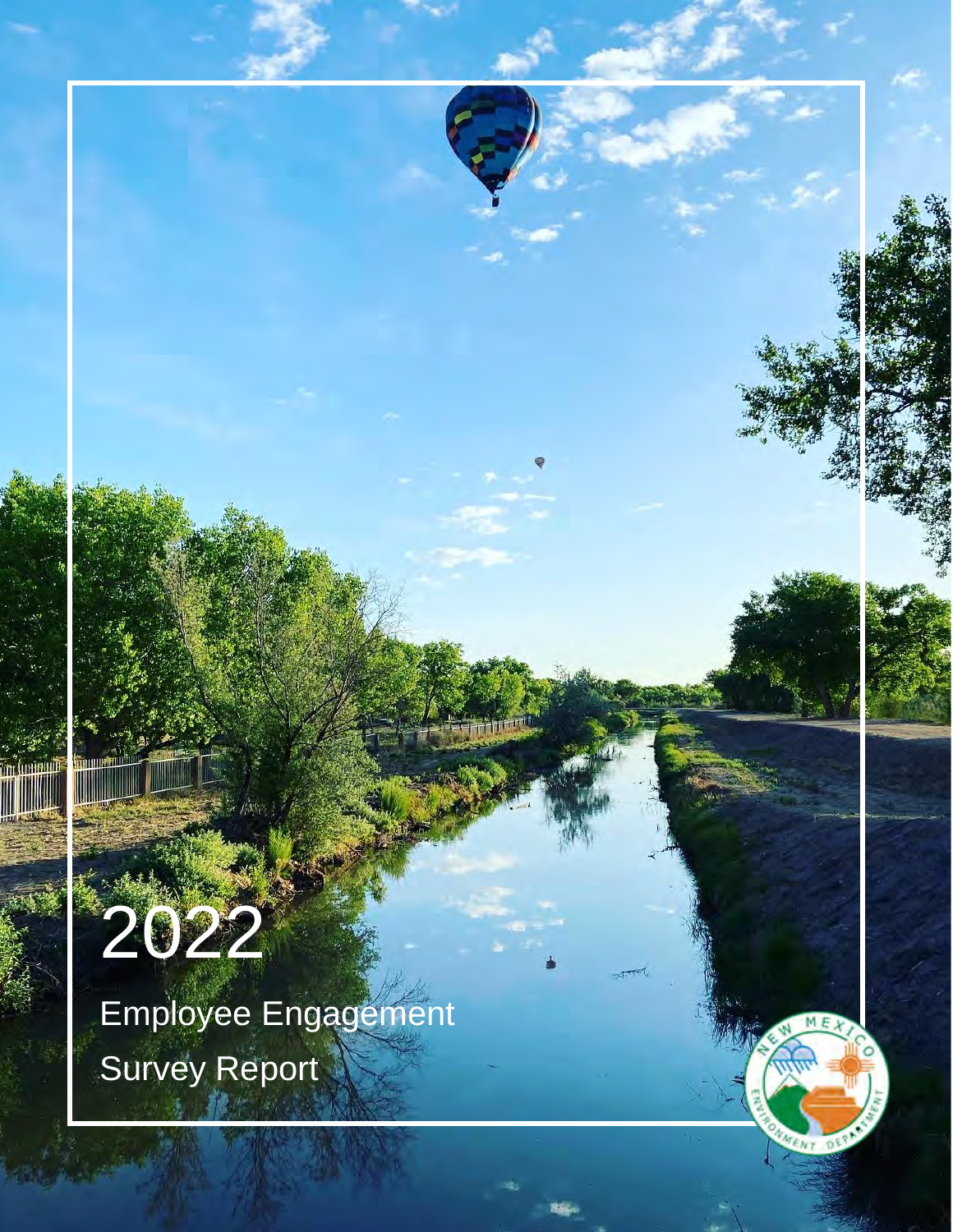### A message from the Secretary

#### Colleagues,

This is our third effort consecutive year of capturing *your* views about *our* New Mexico Environment Department (NMED). The employee engagement survey provides all of us with a valuable snapshot of how we perceive our work, mission, resources, and leadership across the organization.

Since our last survey, one of the biggest changes that occurred for our workforce is the regular use for teleworking. Employees continue to implement our mission from traditional office spaces *and* their home office. This policy was one of the



more recent policies that improves the quality of life for our workforce without any loss in service to New Mexicans. Offering telework to our workforce allows us to meaningfully compete with other public and private sector employees. Telework allows you more time with your family, saves you money, reduces your carbon footprint and improves local air quality!

In terms of your overall response rate, we saw a decline in participation from 89% to 73% - a drop of 16%. However, the data set your produced is still statistically significant and illustrates your continued engagement. Once again, it clear that our workforce is full of mission-driven public servants who show up each day to give it their best. Frankly, I did not need a survey to know this about our employees, but the data confirms what I see day in and day out across NMED.

As in the past two years, the employee engagement survey revealed areas for improvement, such as the need for more meaningful employee recognition, a better salary structure to link pay to performance, opportunities for promotion, and focused efforts to prepare employees for potential security threats. On the other hand, the survey revealed improvements, such as the promotion and support of diversity in the workplace and rewards for creativity and innovation.

Please read through this report to understand where we've been and where we're going. While our Senior Leadership Team and I are committed to addressing the outstanding concerns and needs you identified in this survey, I want every organizational unit in our Department to strive for such improvements as well. We all have a role in keeping this Department one of the best places to work in New Mexico!

As I have said in previous years, I am committed to advocating for you – our incredible employees. I admire your dedication to New Mexico's people, communities and environment. In 2022, I look forward to continuing our efforts to strengthen our workforce and your invaluable feedback illuminates the path forward!

Sincerely,

Janne Ja

James C. Kenney Cabinet Secretary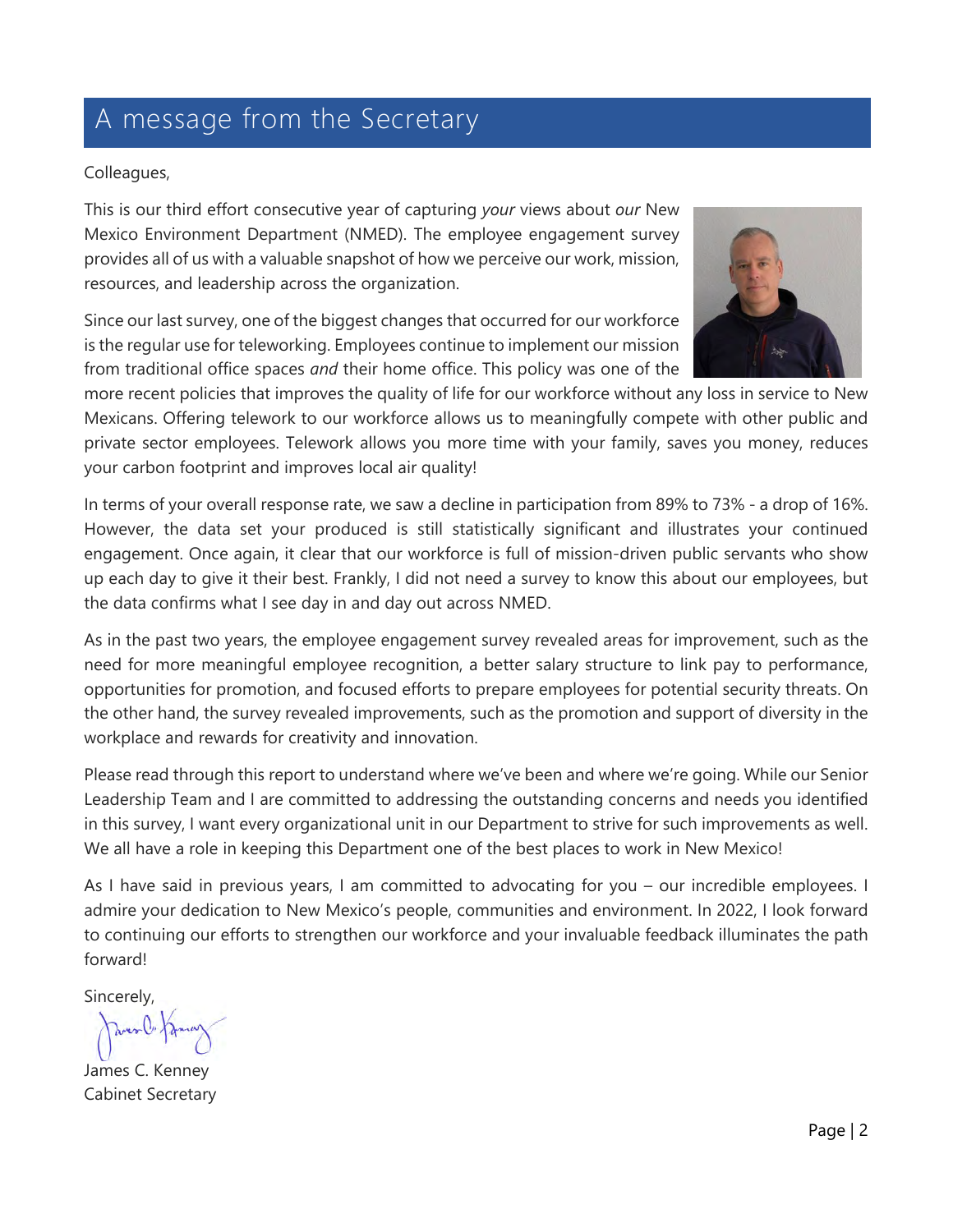### Contents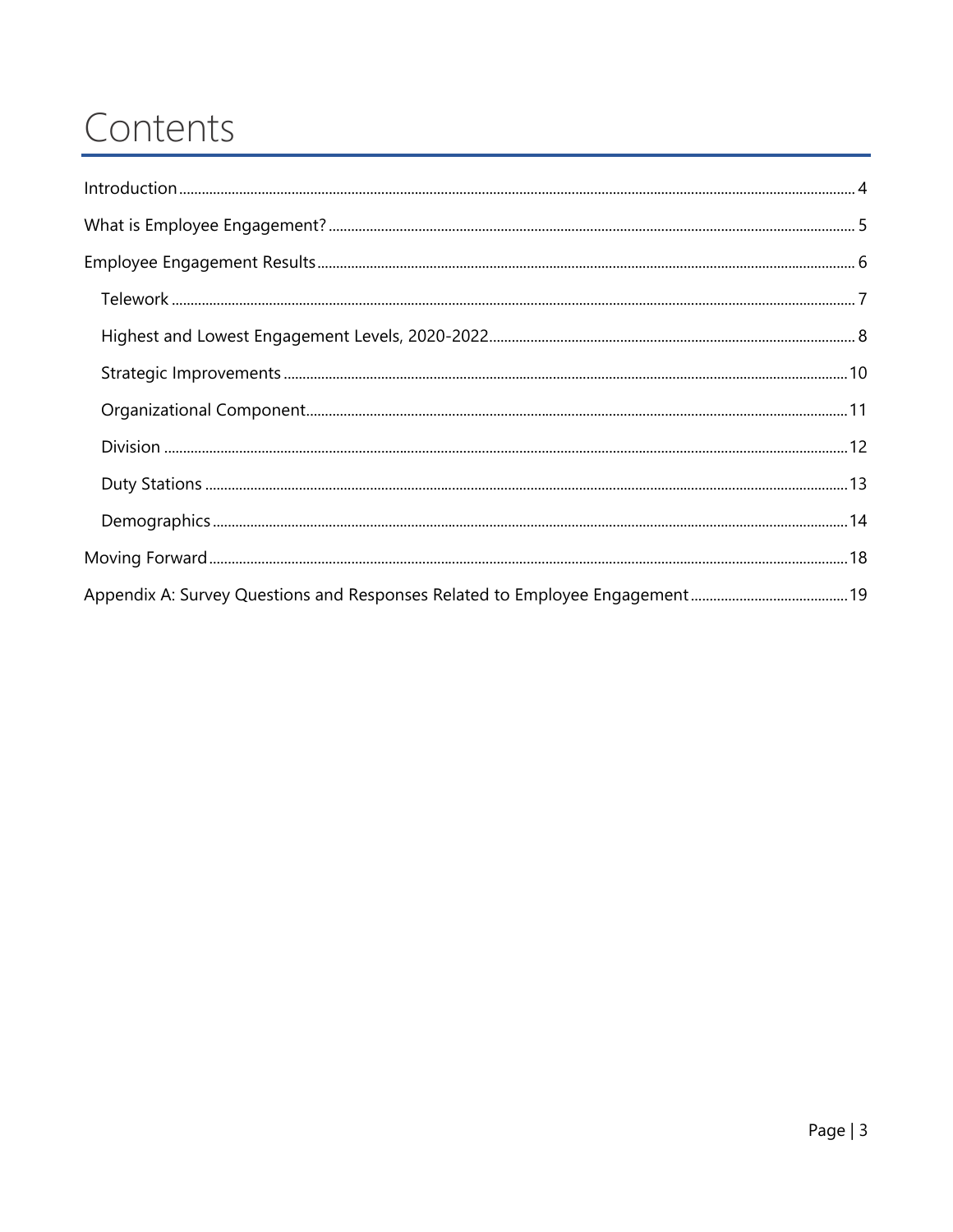### <span id="page-3-0"></span>Introduction

The 2022 Employee Engagement Survey is the third annual survey of its kind completed at NMED. Collecting the thoughts and opinions of NMED employees allows the Department to address employee concerns and gain insight into how management can better lead the Department to accomplish its mission: to protect and restore the environment and to foster a healthy and prosperous New Mexico for present and future generations.

> *"Each day is an opportunity to make NMED the best place to work in state government. With your honest feedback on how we can improve, we'll continue to get better at protecting public health and the environment across New Mexico!"*

> > T. Justin Garoutte, MPH, CPH Former Director Office of Strategic Initiatives

On December 20, 2021, the Office of Strategic Initiatives (OSI) invited all employees to complete the anonymous survey. By the time the survey closed on January 21, 2022, a total of 390 employees had responded, achieving an 73% response rate – a drop over last year's 89% response rate. These results provide us with important quantitative information, including:

- NMED employees remain highly engaged in the work they do at a rate well above the national average, a maintained 3-percentage point increase from our first survey three years ago.
- NMED employees continue to believe that the work they do is important, and they are willing to work even harder to get the job done.

The results show there is room for improvement, including:

- NMED employees continue to seek a more meaningful process to link pay raises with employee performance and increase pay overall, as was reflected in last year's responses.
- NMED employees continue to look for more resources to balance their workload and help get the job done, showing that we have made no improvement in this area over the 2021 calendar year.

Going forward, we will continue our employee engagement survey. Each spring, OSI will issue a similar report that analyzes and trends the data. In the spirit of continuous improvement, employees are encouraged to share their observations of the report data with OSI.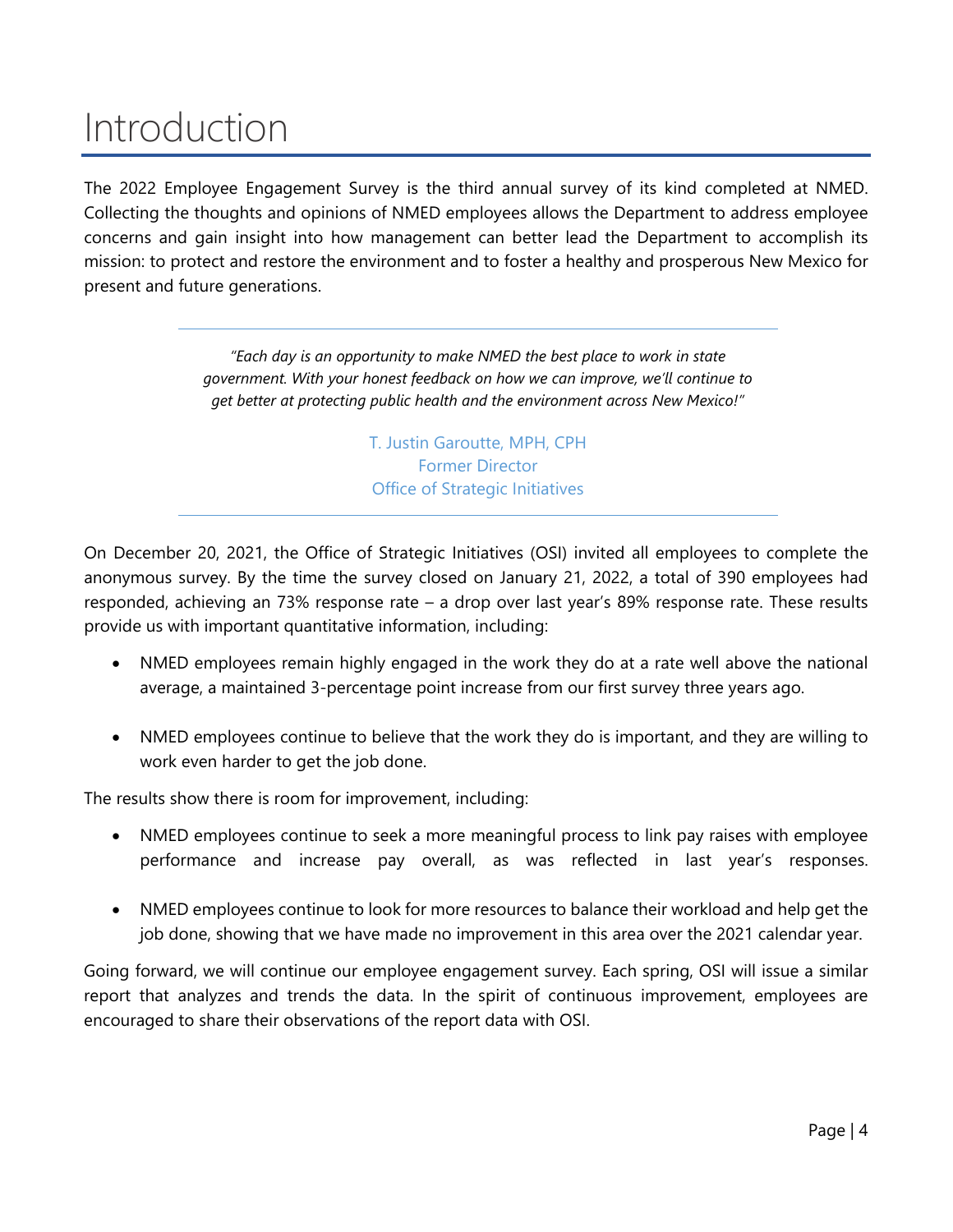# <span id="page-4-0"></span>What is Employee Engagement?

Maya Angelou, a poet and civil rights leader, is credited with the quote: "I've learned that people will forget what you said, people will forget what you did, but people will never forget how you made them  $f$ eel"

Employee engagement is just that – how you feel about our organization. When your commitment and connection to the organization is strong and positive, you are more engaged. When your commitment and connection to the organization is weak and negative, you are less engaged. The graphic below illustrates this concept. When you are feeling negative about the organization (far left), you may quantify your engagement with one star. When you are feeling positive about the organization (far right), you may quantify your engagement with five stars. Your feelings about the organization are quantifiable through the annual employee engagement survey. Therefore, employee engagement is a measurement between employees and how they feel about their work, organization, immediate management, leadership, etc.



At the federal level, studies have shown that government agencies with more engaged employees experience better outcomes than agencies with employees who are less engaged. In general, competitive pay and benefits, pro-employee workplace policies, fostering a healthy work-life balance, trusting and supporting employees, etc. all increase employee engagement. However, unless an employee feels a special bond with the organization itself, they are not often highly engaged. Disengaged employees may leave an organization leading to retention issues. Other disengaged employees may stay in an organization but not put forth the effort needed to execute the mission or improve its culture leading to retention issues for coworkers and recruitment issues for the organization.

As a science driven agency, we are committed to measuring employee engagement so we can act on the data to sustain our employees and improve how they feel about the organization.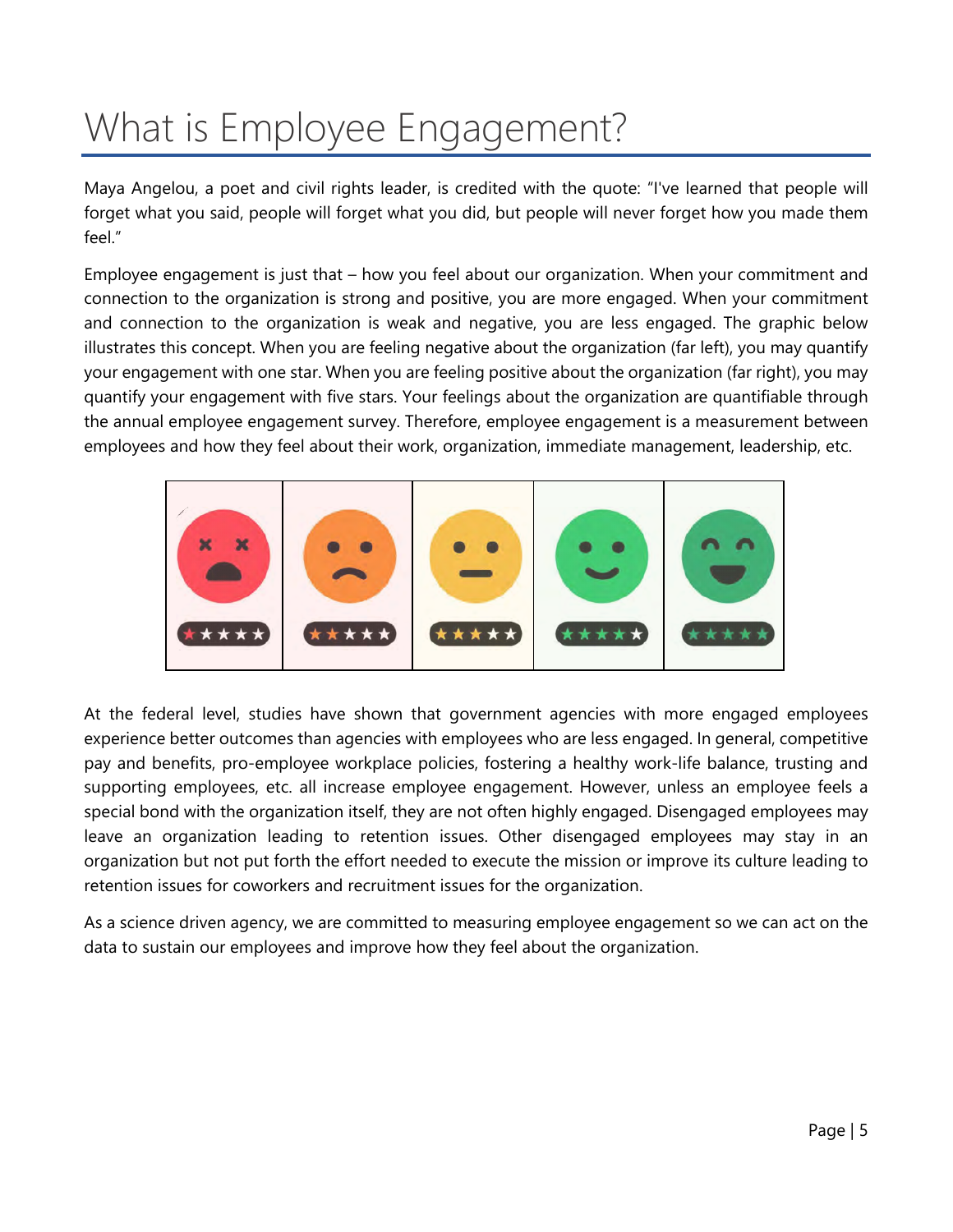## <span id="page-5-0"></span>Employee Engagement Results

95%

say they are willing to put in extra effort to get the job done, same as last year.

The 2022 Employee Engagement Survey contained 88 questions in broad topic areas, including personal work experiences, work unit, management, and Department leadership. Survey results indicate that overall employee engagement in NMED, as measured by the percentage of positive answers, is rated at 65.55%. This is well above the national average of 34% as measured

and reported by the annual Gallup poll last published in 2022, referenced below.<sup>[1](#page-5-1)</sup> This is also holding steady with last year's overall employee engagement in NMED of 65.80%, remaining above our baseline employee engagement level of 61.93% in our inaugural 2020 report.

Results also indicate that the mission and work are important to most employees, as shown by the answers to the following questions:

- 95% of employees are willing to put in extra effort to get a job done (like previous years);
- 94% of employees say the work they do is important (like previous years);
- 89% of employees look for ways to do their job better (2 points less than last year); and
- 91% of employees like the work they do (2 points more than last year).



<span id="page-5-1"></span><sup>&</sup>lt;sup>1</sup> U.S. Employee Engagement Drops for First Year in a Decade, Harter, Jim, January 7, 2022. https://www.gallup.com/workplace/388481/employee-engagement-drops-first-year-decade.aspx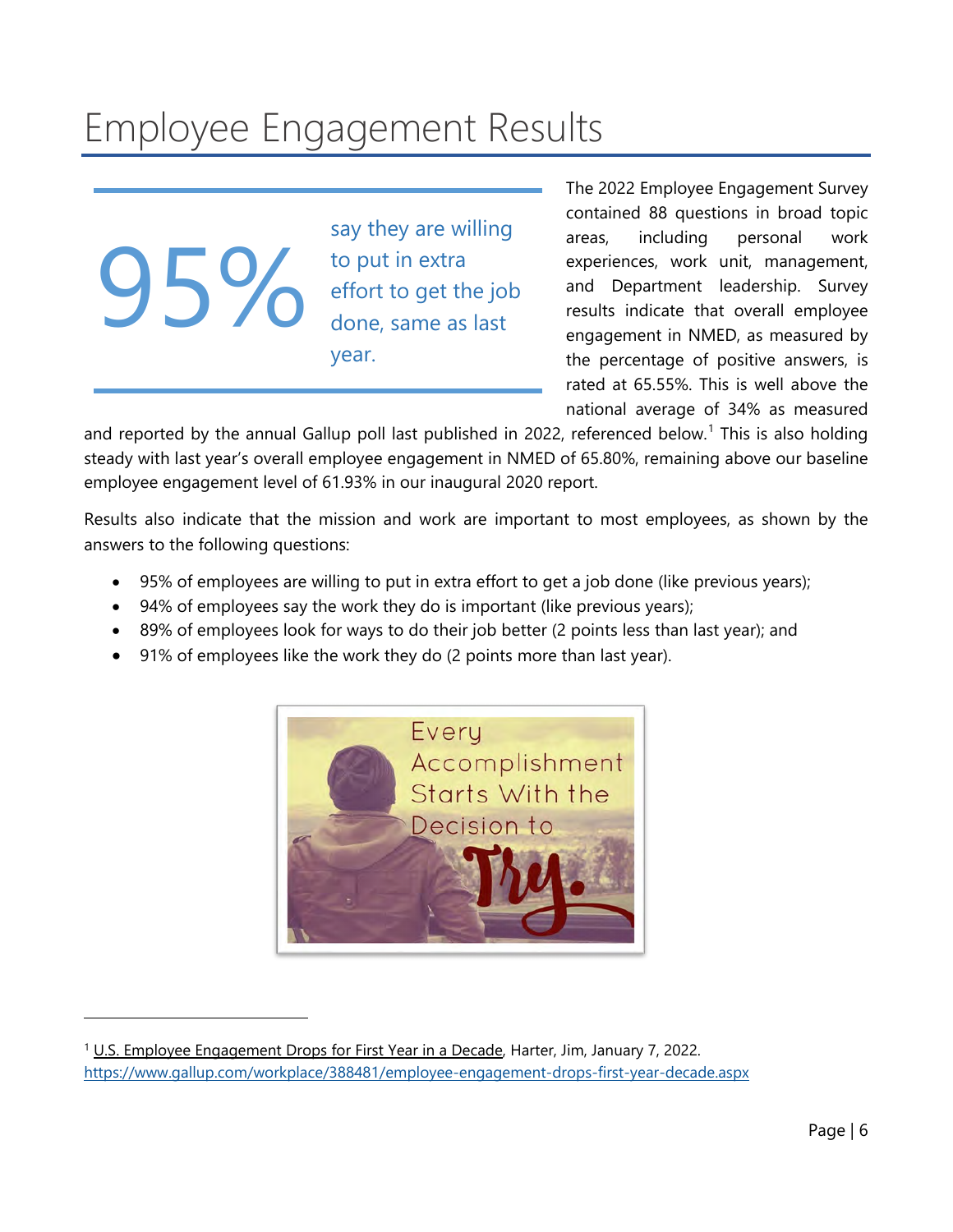### <span id="page-6-0"></span>Telework

Over the past year, we used your feedback from last year's survey on telework to roll out our new nonmandatory telework policy. We know that most employees prefer to telework to some extent, and we are proud to have made this a reality as we transitioned out of emergency telework. Here are some employee quotes from this year's survey regarding NMED's telework policy:

- *"I've enjoyed teleworking and hope to be able to do so in the foreseeable future."*
- *"I commend the department for continuing to allow telework. The continuation of telework acknowledges public health concerns in preventing COVID-19 from spreading."*
- *"We are grateful and appreciate the efforts upper management and individuals in the higher ranks takes to support our well-being and adjustment to this COVID-19 pandemic. Allowing us the flexibility to telework and flexibility in our schedules is greatly appreciated. Thank you NMED!"*
- *"I am grateful for teleworking and enjoy working from home. I am able to balance my workload and home life well."*
- "Please don't let the option of non-mandatory telework go anywhere ever. It is important for work*life balance to have the option to work from home as much as possible, especially when so many of the tasks we do not need to be done in an office setting. (Not to mention staying home saves on fuel and vehicle emissions.) … I love my job, coworkers, and what we accomplish every day for the state and its residents. Thanks!"*
- *"Teleworking during this pandemic has been a huge blessing to me…. If this pandemic ever goes away, please consider allowing employees to continue to telework if they have demonstrated they can work from home effectively."*
- *"Thanks for allowing us to continue to telework."*

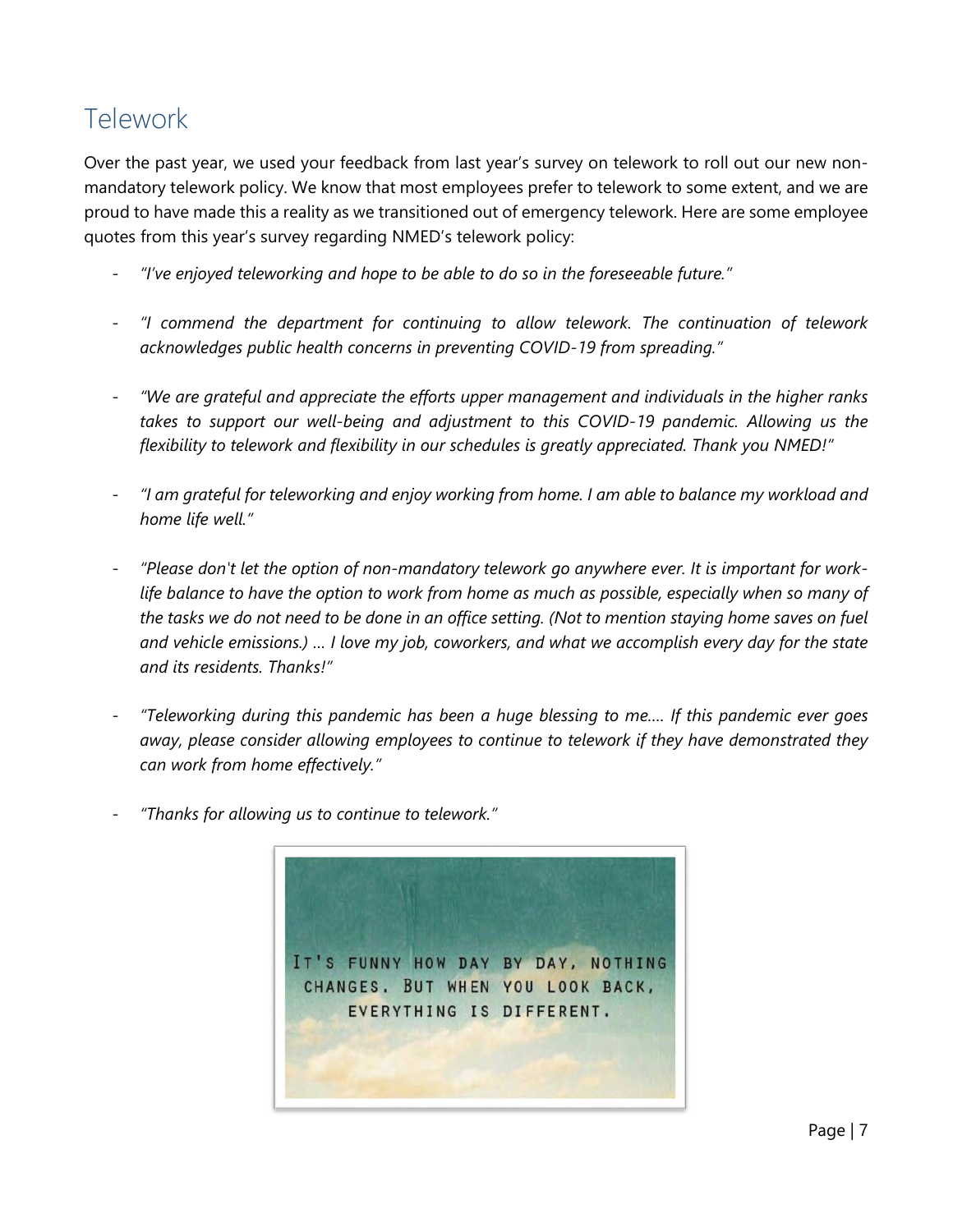### <span id="page-7-0"></span>Highest and Lowest Engagement Levels, 2020-2022

Table 1 on page 9 below presents items with the highest and the lowest levels of engagement and compares the last two years' results with this year. Table 1 focuses on areas in which NMED needs to maintain employee engagement (i.e., highest percentage level of agreement) and the areas in which NMED needs to improve employee engagement (i.e., lowest percentage level of agreement).

Now in year three of the annual Employee Engagement Survey, we are excited to see the greatest percentage improvement in the following five areas, four of which we have focused on improving since they have been in our bottom ten engagement areas in the past two years:

| <b>Survey Question</b>                                                                                                                                        | <b>Percent Increase</b>                                              |
|---------------------------------------------------------------------------------------------------------------------------------------------------------------|----------------------------------------------------------------------|
| Policies and programs promote diversity in the workplace (e.g., recruiting<br>minorities and women, training in awareness of diversity issues,<br>mentoring). | 15% improvement from 2020 to 2022                                    |
| How satisfied are you with your opportunity to get a better job outside<br>of your work unit?                                                                 | 12% improvement from 2020 to 2022                                    |
| I have sufficient resources (for example, people, materials, budget) to get<br>my job done.                                                                   | 9% improvement from 2020 to 2022,<br>but unchanged from 2021 to 2022 |
| am given a real opportunity to improve my skills in my organization.                                                                                          | 7% improvement from 2020 to 2022                                     |
| Creativity and innovation are rewarded.                                                                                                                       | 7% improvement from 2020 to 2022,<br>but unchanged from 2021 to 2022 |

On the other hand, we have lost considerable ground in the following three areas and we are committed to working to improve upon these areas:

| <b>Survey Question</b>                                          | <b>Percent Decrease</b>                                                                                                                                                                                                        |
|-----------------------------------------------------------------|--------------------------------------------------------------------------------------------------------------------------------------------------------------------------------------------------------------------------------|
| Considering everything, how satisfied are you with<br>your pay? | 8% decrease in agreement from 2020 to 2022, with nearly<br>50% of employees stating they are dissatisfied with their<br>pay. This is a 10-percentage point growth in<br>dissatisfaction among our employees from 2021 to 2022. |
| My work unit has prepared employees for potential               | 6% decrease in agreement from 2020 to 2022, with a 13-                                                                                                                                                                         |
| security threats.                                               | percentage point drop from 2021 to 2022                                                                                                                                                                                        |
| I have a high level of respect for the Department               | 4% decrease in agreement from 2020 to 2022, with a 10-                                                                                                                                                                         |
| Senior Leaders.                                                 | percentage point drop from 2021 to 2022                                                                                                                                                                                        |

The key data indicator throughout this report is the degree to which our employees are engaged in their work and workplace. One critical measure of that engagement is the degree to which respondents agree with positive statements specific to their supervisor's performance and the objective conditions of their workplace. The higher the level of agreement with these positive statements, the more engaged employees are likely to be in their work and workplace. Keep this in mind as you reflect on Table 1 below, as well as Appendix A with more detailed employee engagement data from 2020 to 2022.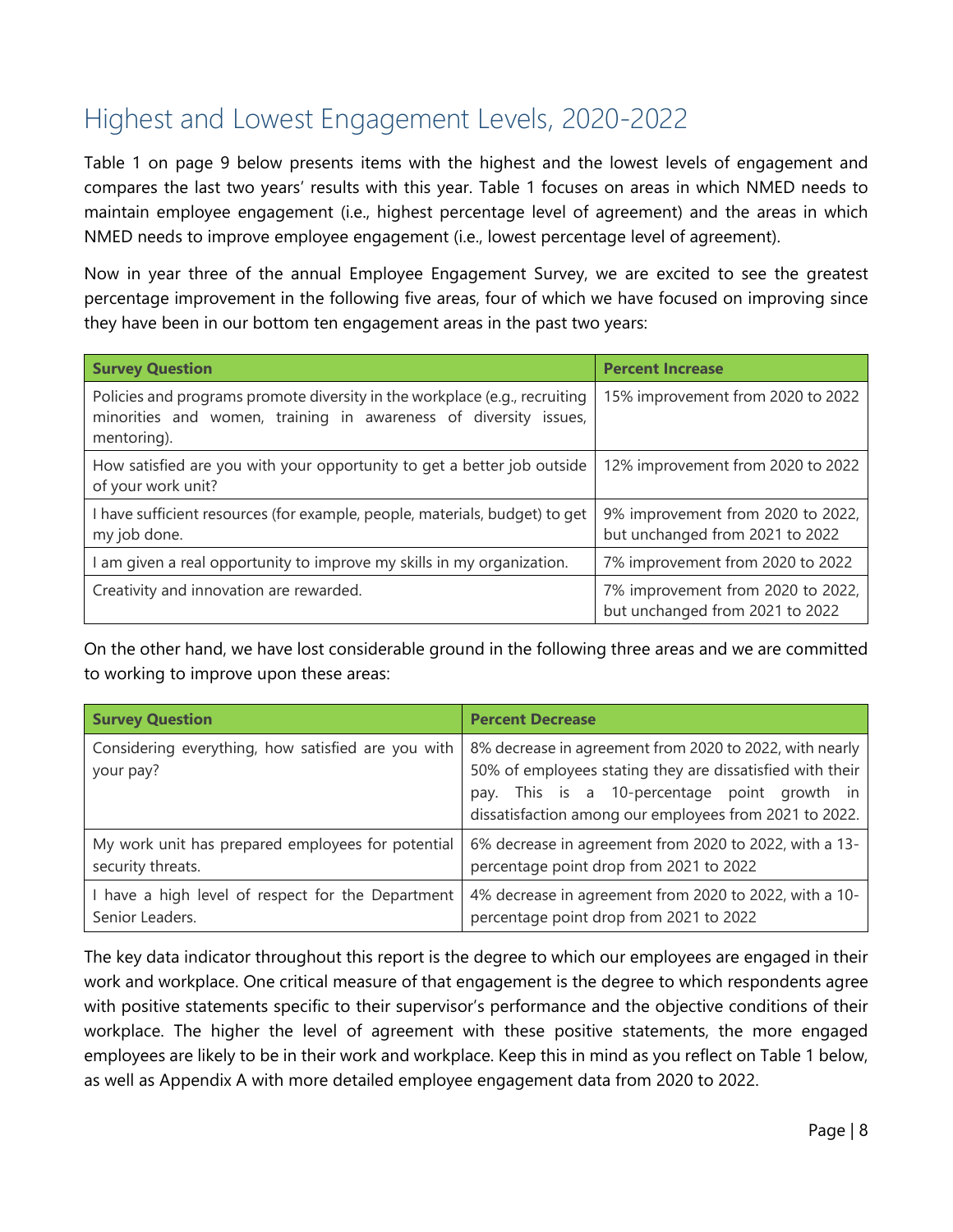### **Table 1: Highest and Lowest Engagement Levels, 2020-2022**

| <b>Highest Engagement</b>                                                       | 2020 | 2021 | 2022 | <b>Lowest Engagement</b>                                                                                                                                      | 2020 | 2021 | 2022 |
|---------------------------------------------------------------------------------|------|------|------|---------------------------------------------------------------------------------------------------------------------------------------------------------------|------|------|------|
| When needed, I am willing<br>to put in the extra effort to<br>get a job done.   | 96%  | 96%  | 95%  | Pay raises depend on how well<br>employees perform their jobs.                                                                                                | 13%  | 10%  | 12%  |
| The work I do is important.                                                     | 93%  | 93%  | 94%  | In my work unit, differences in<br>performance are recognized in<br>a meaningful way.                                                                         | 27%  | 34%  | 26%  |
| My supervisor supports my<br>need to balance work and<br>other life issues.     | 86%  | 89%  | 92%  | In my work unit, steps are taken<br>to deal with a poor performer<br>who cannot or will not improve.                                                          | 29%  | 29%  | 27%  |
| I like the kind of work I do.                                                   | 90%  | 89%  | 91%  | Considering everything, how<br>satisfied are you with your pay?                                                                                               | 37%  | 37%  | 29%  |
| My supervisor treats me<br>with respect.                                        | 85%  | 90%  | 91%  | Promotions in my work unit are<br>based on merit.                                                                                                             | 30%  | 30%  | 30%  |
| I am constantly looking for<br>ways to do my job better.                        | 91%  | 91%  | 89%  | How satisfied are you with your<br>opportunity to get a better job<br>in your work unit?                                                                      | 30%  | 32%  | 36%  |
| How would you rate the<br>overall quality of work<br>done by your work unit?    | 85%  | 88%  | 87%  | Recognition in my work unit<br>depends on how well<br>employees perform their jobs.                                                                           | 40%  | 44%  | 40%  |
| I am held accountable for<br>achieving results within my<br>work unit.          | 86%  | 87%  | 87%  | Creativity and innovation are<br>rewarded.                                                                                                                    | 35%  | 42%  | 42%  |
| I know how my work relates<br>to the goals and objectives<br>of the Department. | 85%  | 86%  | 87%  | How satisfied are you with your<br>opportunity to get a better job<br>outside of your work unit?                                                              | 31%  | 34%  | 43%  |
| Employees in my work unit<br>share job knowledge with<br>each other.            | 83%  | 85%  | 86%  | I feel more engaged in my work<br>today than a year ago.                                                                                                      | 42%  | 41%  | 46%  |
| The people I work with<br>cooperate to get the job<br>done.                     | 80%  | 85%  | 84%  | I have sufficient resources (for<br>example, people, materials,<br>budget) to get my job done.                                                                | 38%  | 48%  | 47%  |
| My work gives me a feeling<br>of personal<br>accomplishment.                    | 84%  | 81%  | 84%  | Policies and programs promote<br>diversity in the workplace<br>(recruiting minorities and<br>women, training in awareness<br>of diversity issues, mentoring). | 40%  | 50%  | 55%  |
| Overall, how good a job is<br>being done by your<br>supervisor?                 | 76%  | 84%  | 82%  | I believe the results of this<br>survey will be used to make my<br>agency a better place to work.                                                             | 53%  | 51%  | 55%  |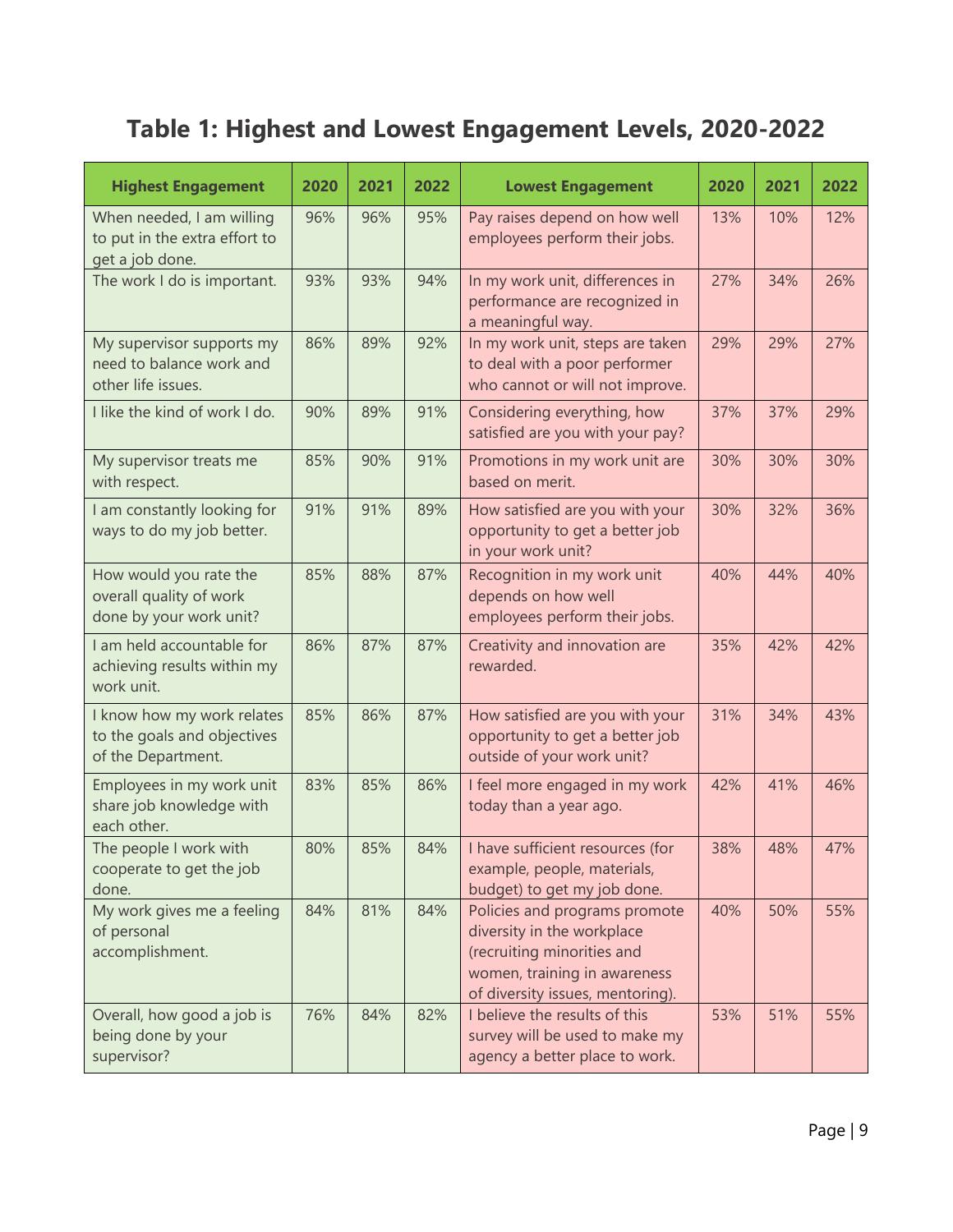#### <span id="page-9-0"></span>Strategic Improvements

Based on last year's employee engagement survey results, we focused on improving diversity, equity, and inclusion across the workplace, solidifying telework as an option for employees as we move out of the COVID-19 pandemic, advocating for and securing an increased budget across the Department, streamlining our administrative processes, and increasing pay for employees through a Department-wide workforce audit.

The OSI partnered with the Administrative Services Division (ASD) to offer two different trainings highlighting various aspects of diversity, equity, and inclusion at NMED. The first training was Transgender Cultural Fluency and took place during fall 2021. The Transgender Resource Center of New Mexico provided excellent resources for us to use to support our transgender and gender-diverse colleagues, friends, and family. The second training was Disability Awareness, which took place in spring 2022. The New Mexico Governor's Commission on Disability provided this training with helpful information on increasing access for individuals with disabilities across NMED.

ASD Director Danielle Gilliam has continued to improve workflow processes at NMED, most recently through the development and deployment of the Human Resources Recruitment portal using various Microsoft platforms that is accessible to hiring managers and increases transparency. Of course, this is only the beginning of numerous improvements, and with Director Gilliam's laser focus on innovation and collaboration, the sky's the limit!



Now in spring 2022, an agency-wide staff audit is underway to review current pay, experience, and more among our employees. This will allow us to strategically support pay increases for staff based on experience and merit, and evaluate how pay compares between positions. This is all being done in addition to the pay increases authorized by the State Legislature during the 2022 Regular Legislative Session.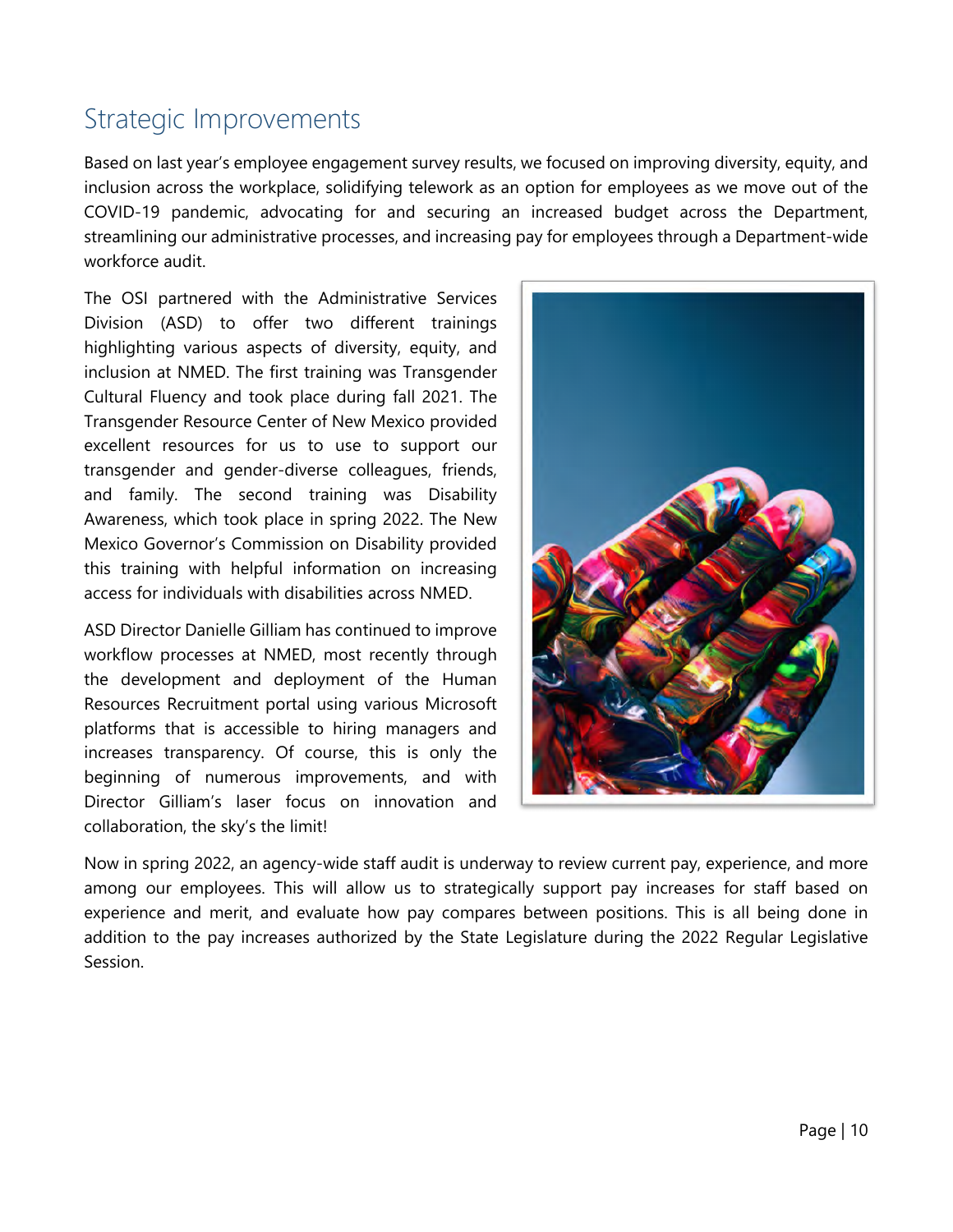### <span id="page-10-0"></span>Organizational Component

This survey is divided into five organizational components of the work environment. These include the personal work experience, the employee's work unit, supervisor/manager, the organization and the Senior Leadership Team. Questions 1 through 24 relate to an employee's personal work experience. Questions 25 through 49 relate to an employee's work unit. Questions 50 through 61 relate to an employee's supervisor/manager. Questions 62 through 66 relate to management in the broader organization. Questions 67 through 77 relate to the Senior Leadership Team.

Positive responses to questions that relate to each of these organizational components of NMED were compared with previous years. Engagement has a slight trend of improvement in employees' personal work experiences and work units over time. Engagement had an initial improvement in the first year, but has flattened over the last two years when considering direct supervisors/managers. On the other hand, engagement has slightly declined over the last year when considering management in the broader organization and more so when considering the Senior Leadership Team and their sphere of influence after a significant increase in the first year. These results are shown in the bar graph below.

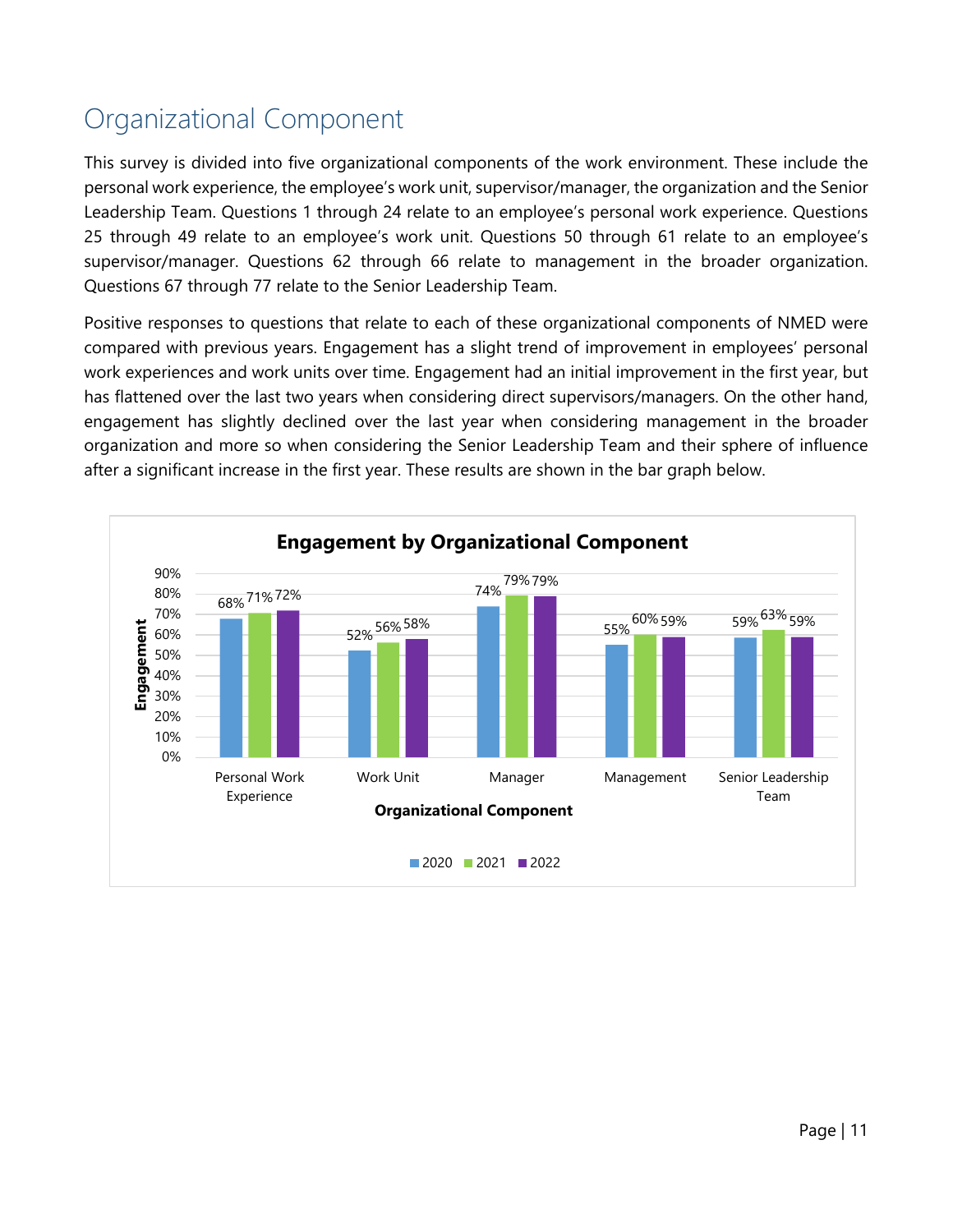#### <span id="page-11-0"></span>Division

The graph below illustrates the overall engagement of NMED employees by respective divisions from 2020 to 2022. Note that in past years employees expressed concerns about the office-level breakouts potentially allowing for individuals to be identified. As a result, we amended the 2022 survey so that all the offices are bundled up into the Resource Management Division (RMD), which also includes ASD. We take employee concerns seriously and are happy to continue to listen and improve our practices based on your feedback.

Please also note that the Environmental Health Division (EHD) is a new division and does not have historical data on its own; engagement data from the EHD is included in the Environmental Protection Division (EPD) data from 2020 and 2021.

Employee engagement in 2022 continues to improve year after year in EPD. On the other hand, employee engagement in the Resource Protection Division (RPD) dropped three percentage points from 2021 but is still six percentage points above 2020. Employee engagement held steady in both RMD and the Water Protection Division (WPD) compared to previous years. Engagement can be affected by many factors, including staffing levels, changes in workload, management changes, communication, policies, and many other measures of employee experience.



Again, engagement was measured based upon employee responses that "agree" with positive statements specific to their supervisor's performance and the objective conditions of their workplace. The results above by division compare very positively in all categories to the national average of 34% employee engagement reported by the Gallup poll for 2022 (see footnote on page 6 for the reference document).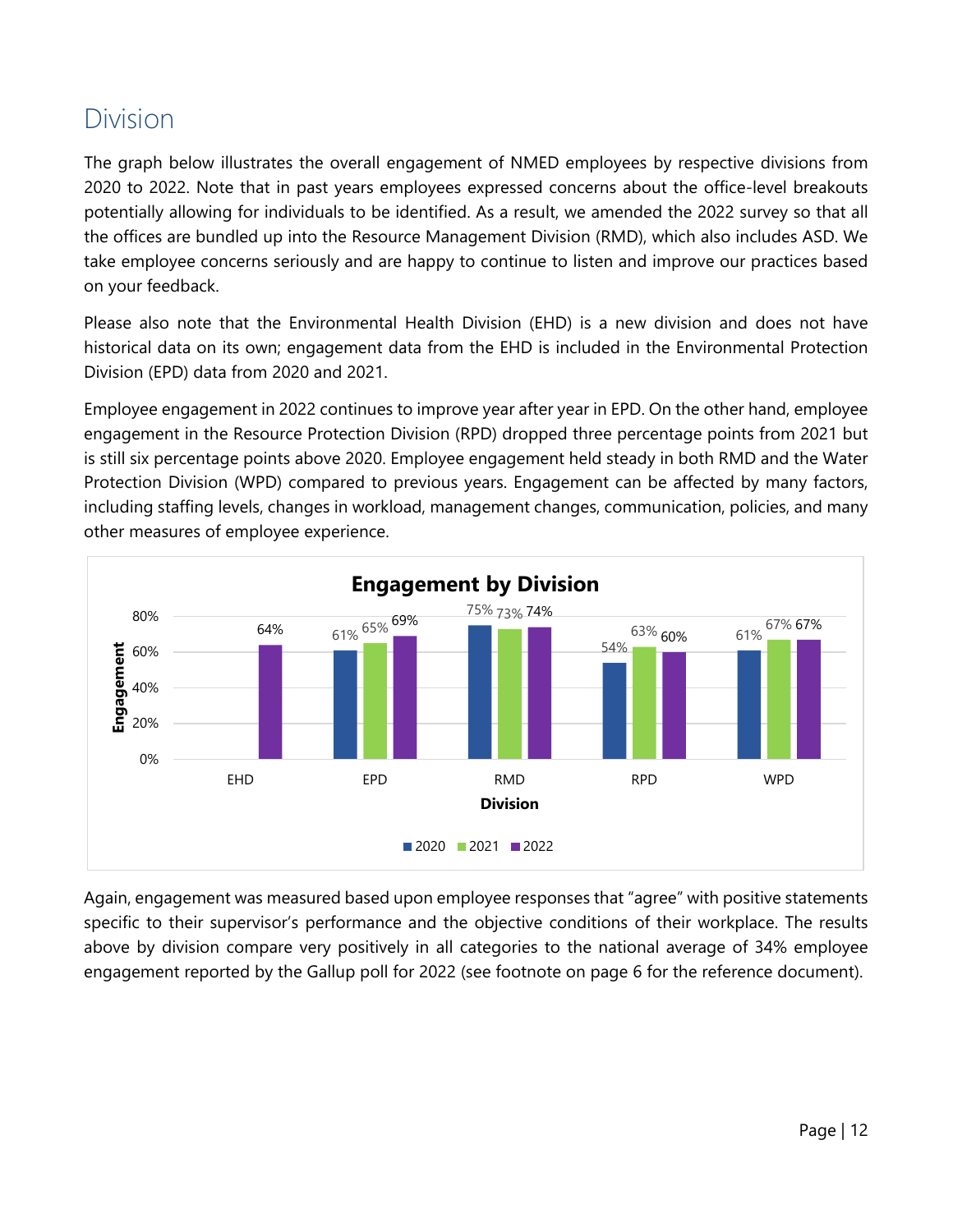### <span id="page-12-0"></span>Duty Stations

NMED hosts its employees throughout New Mexico. Two survey questions focused on job satisfaction and duty station location:

Q20. I would prefer to perform my same job from a different geographic location.

Q21. I would prefer to perform a new job from a different geographic location.

Across all duty stations, employees answering in the affirmative about performing their same job from a different geographic location decreased, with the largest decrease in Albuquerque. An increased number of employees on non-mandatory telework agreements may have led to a decrease in these numbers across the board, supporting the importance of non-mandatory telework for employee satisfaction.



Considering question 21 and breaking the data out by duty station, the percentage of employees in 2022 wanting a new job in a different geographic location dropped drastically in Albuquerque and Las Cruces.

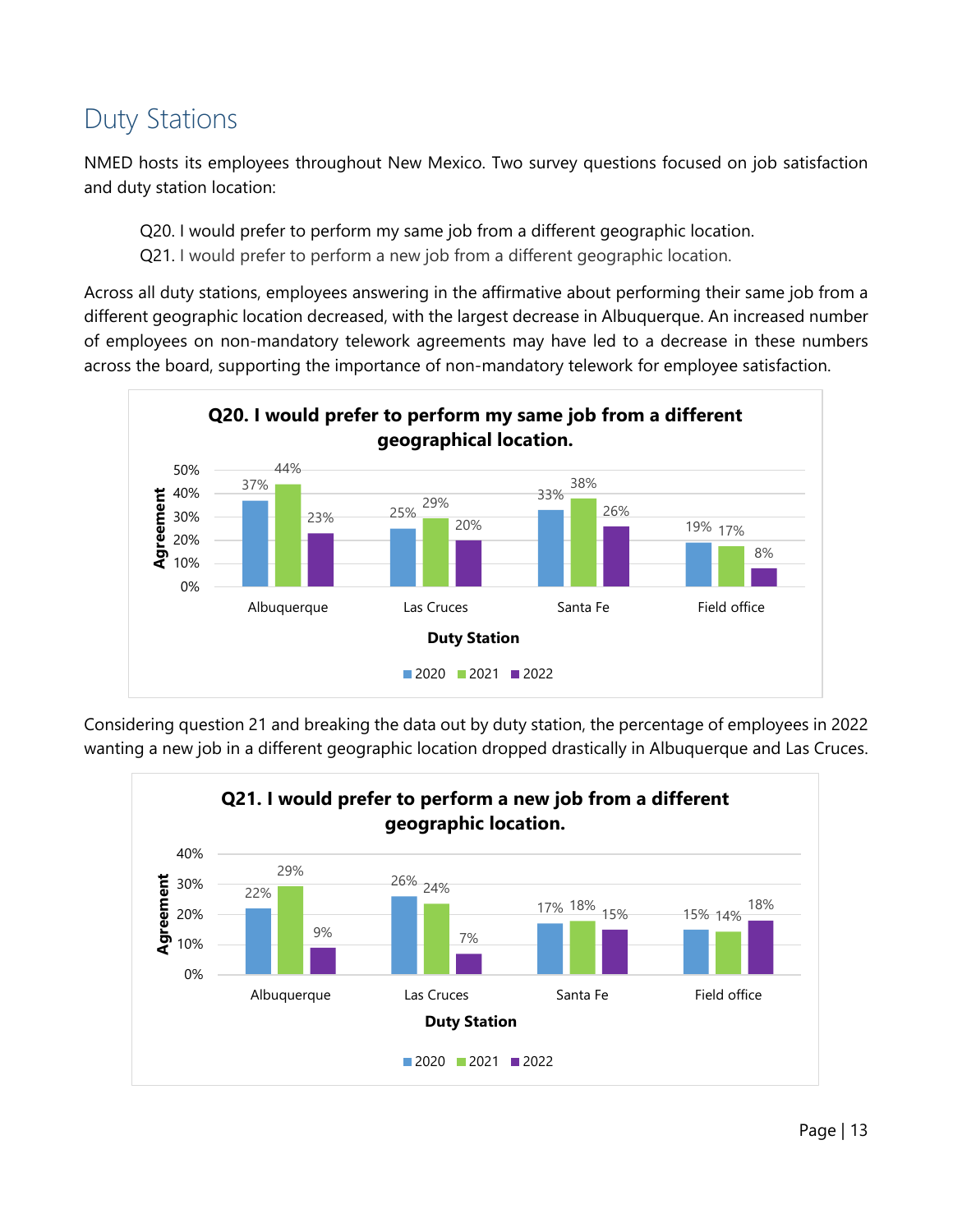#### <span id="page-13-0"></span>**Demographics**

The following charts illustrate the demographics of survey respondents. Demographic details are helpful for OSI in breaking down the data to see if disparities and inequities exist that can serve as leverage points for future improvement at NMED. All these questions were optional for all respondents. OSI takes

respondent confidentiality seriously and will never release personally identifiable information to anyone inside or outside of the Department. We want to assure employees that the NMED Employee Engagement Survey *is* anonymous. Individual responses are collected through a web link and are not traceable to responders. The survey responses are collected and reported in data groups by



percentage, so individual answers are neither accessible nor discernable. Having complete demographic information is useful in understanding correlations between items such as gender identity, race, ethnicity, sexual orientation, education attainment and other answers throughout the survey. This information is key to striving to create a more equitable environment at the NMED.



The 2022 Employee Engagement Survey marks the first year that we included sexual orientation in our demographic questions. As you can see in the corresponding pie chart, 87% of employees who answered this question identify as straight, whereas 13% of employees identify as either bisexual, gay, lesbian, queer, pansexual, or are not yet sure about their sexual orientation. This information, along with the gender identity information

previously mentioned, is valuable to all of us to ensure we create and foster safe spaces for our lesbian, gay, bisexual, transgender, queer, questioning, and pansexual colleagues (LGBTQ+).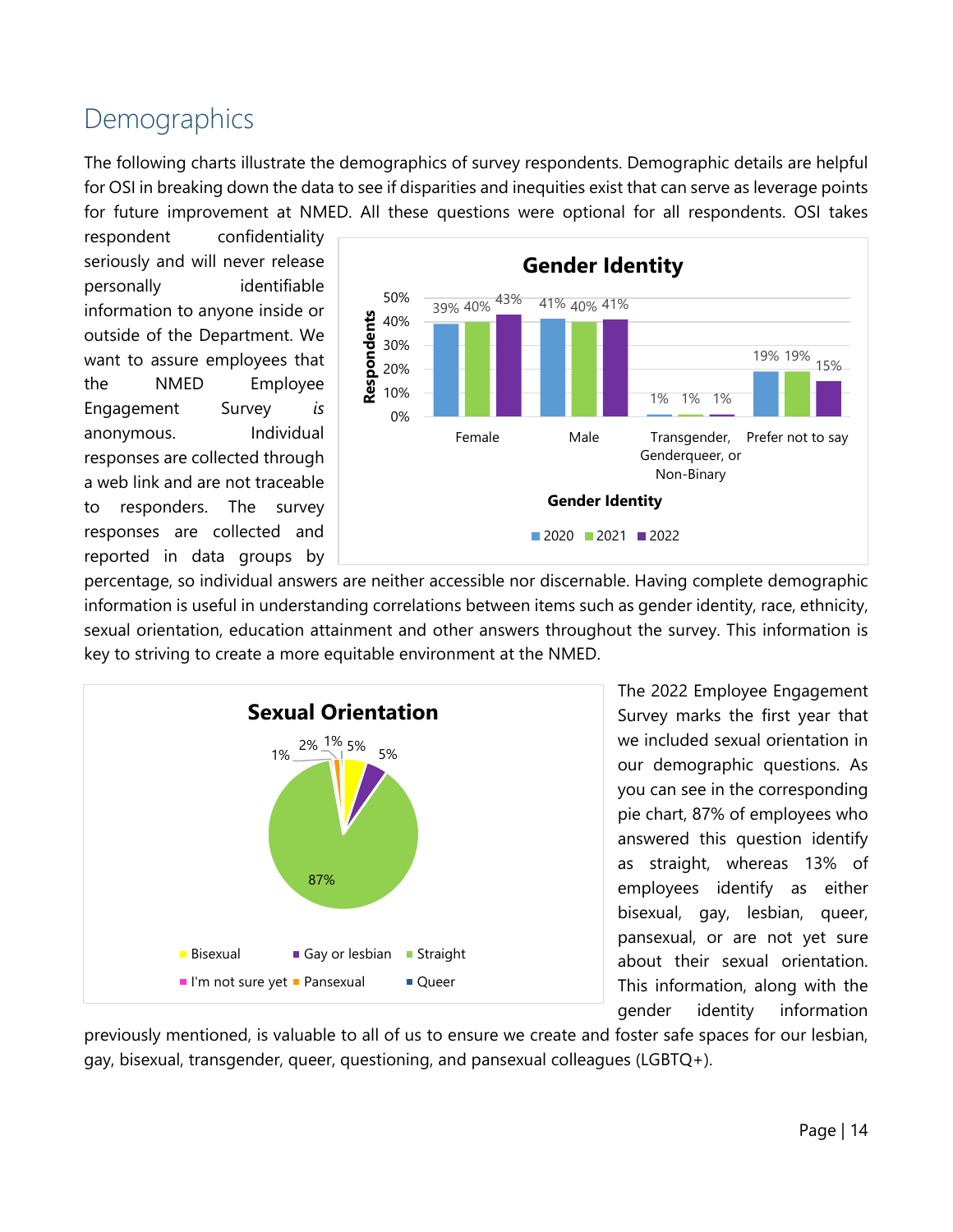The 2022 Employee Engagement Survey marks the first year that we explicitly included ethnicity and race in our demographic questions. This change brought our survey in better alignment with best practices and provides us with more meaningful data upon which we can act to reduce inequities in the Department. The demographic options on minority status in the past two years was vague and undefined, which could be misinterpreted to be referring solely



to race and ethnicity or perhaps to *any* minority status inclusive of ability, sexual orientation, gender identity, etc. In New Mexico where most residents are people of color, it is important to include detailed demographic variables to ensure we can interpret this data in more meaningful and actionable ways.

As you can see from the pie chart on ethnicity, only 34% of our employees identify as being of Hispanic, Latino, or Spanish origin. However, according to the 2020 Census, 49% of people living in New Mexico identify as being Hispanic or Latino. Comparing these two numbers shows us that a 15-percentage point disparity exists between Hispanic and Latino representation among our NMED workforce and the people we serve. Representation is an important consideration in our workforce planning efforts, and we are committed to improving in this area to ensure our workforce is representative of those we serve every day.



As you can see from the bar chart above on race, the Department is fairly aligned with racial demographic makeup of New Mexicans, except for one area. According to the 2020 Census, 11.0% of New Mexicans identify as American Indian or Alaska Native. At NMED, only 5.8% of our staff identify as American Indian or Alaska Native, which is 5.2 percentage points below that of New Mexico. As was stated earlier, representation matters here at NMED, and we are committed to improving in this area to diversify our workforce to ensure it is truly representative of the communities we serve.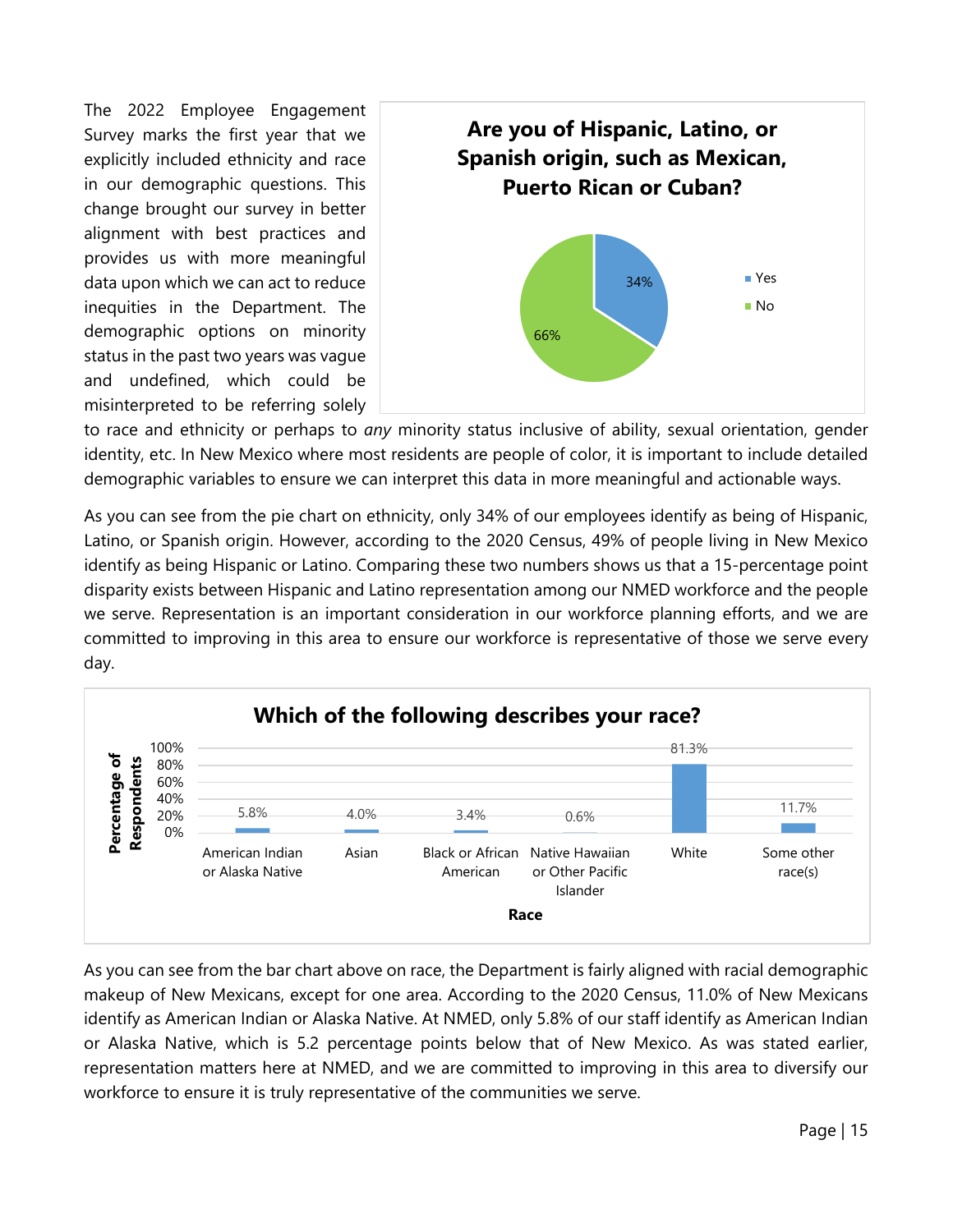Regarding highest degree or educational level achieved, the most common education level was reported as beyond a bachelor's degree, followed by a bachelor's degree in all years. In 2022, the percentage of employees with a degree beyond a bachelor's decreased and those with a bachelor's degree increased by five percentage points. Those with less than a bachelor's degree decreased slightly.



Hispanic/Latino employees are nearly four times as<br>likely to have *less than* a bachelor's degree, compare<br>to non-Hispanic/Latino employees. likely to have *less than* a bachelor's degree, compared to non-Hispanic/Latino employees.

However, when broken down further by ethnicity, a clear inequity remains apparent and unchanged within NMED based on our 2022 data, as is displayed in the chart one the next page. With this breakdown, you can see that non-Hispanic/Latino employees are nearly twice as likely to have an education level beyond a bachelor's degree as compared their Hispanic/Latino colleagues. Similar to last year, no disparity is evident when comparing employees by ethnicity who have achieved a bachelor's degree. When considering respondents with less than a bachelor's degree, another inequity remains clear. Hispanic/Latino employees are nearly 4 times as likely to have less than a bachelor's degree as their highest level of education compared to their non-Hispanic/Latino colleagues.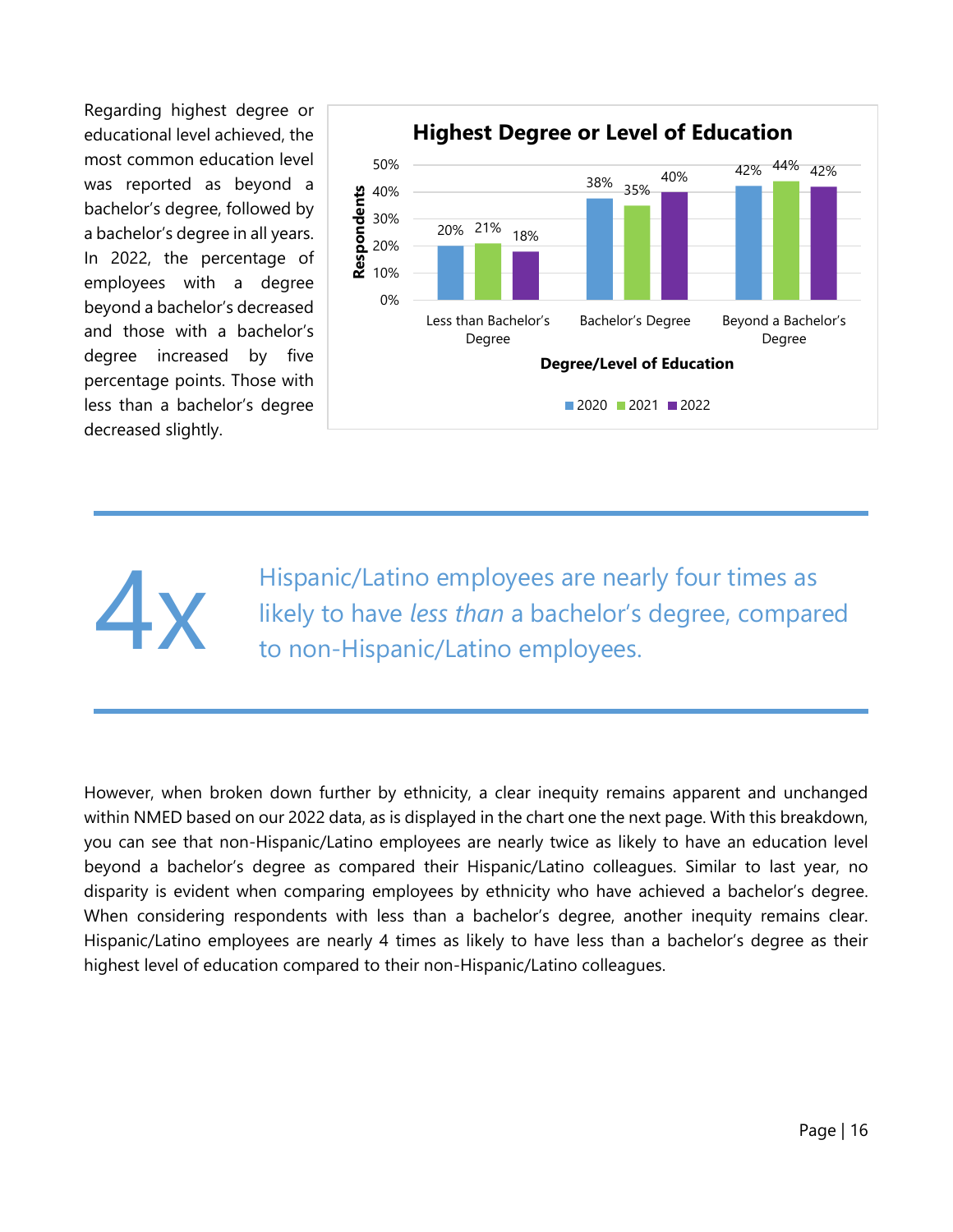

Senior Leadership remains committed to equity at NMED, including equity in educational attainment and will continue to work to support continuing education to address this inequity. As stated last year, all staff and supervisors should review the Education and Training Benefits Policy (02-56), which can be found on the NMED intranet, to see how to request paid or unpaid

time off to further career goals that align with employment at NMED. Staff and management can discuss taking advantage of this policy at any time of the year and then incorporate such goals in writing into the "development goals" section of the employee evaluation process. In doing so, we help provide staff with the opportunity for lateral movement or upward mobility in a career series as a result of specialized training or education. Strategically leveraging this policy is also one tool to help improve upward mobility of our employees.

When considering retention, employees working in state government for more than 20 years remained steady at 12% compared to 13% in 2021 and 12% in 2020. Employees working in state government for 10 or fewer years increased to 56% compared to 52% in 2021 and 49% in 2020. Those between 10 and 20 years continued to decrease from 39% in 2020 to 36% in 2021 and now 33% in 2022. These trends may highlight decreasing retention levels, which Senior Leadership will monitor closely in the future.



Finally, in question 76 (formerly question 73), employees were asked if they were considering leaving NMED within the next year. In 2020, 56% of respondents said they were not considering leaving the Department. In 2021, 60% of respondents were not considering leaving the Department. In 2022, 63% of respondents were not considering leaving the Department. This three-year trend is a steady improvement that we hope to see continue to improve in future years. We are committed to retaining employees and working to ensure NMED is known as *the* best place to work in state government!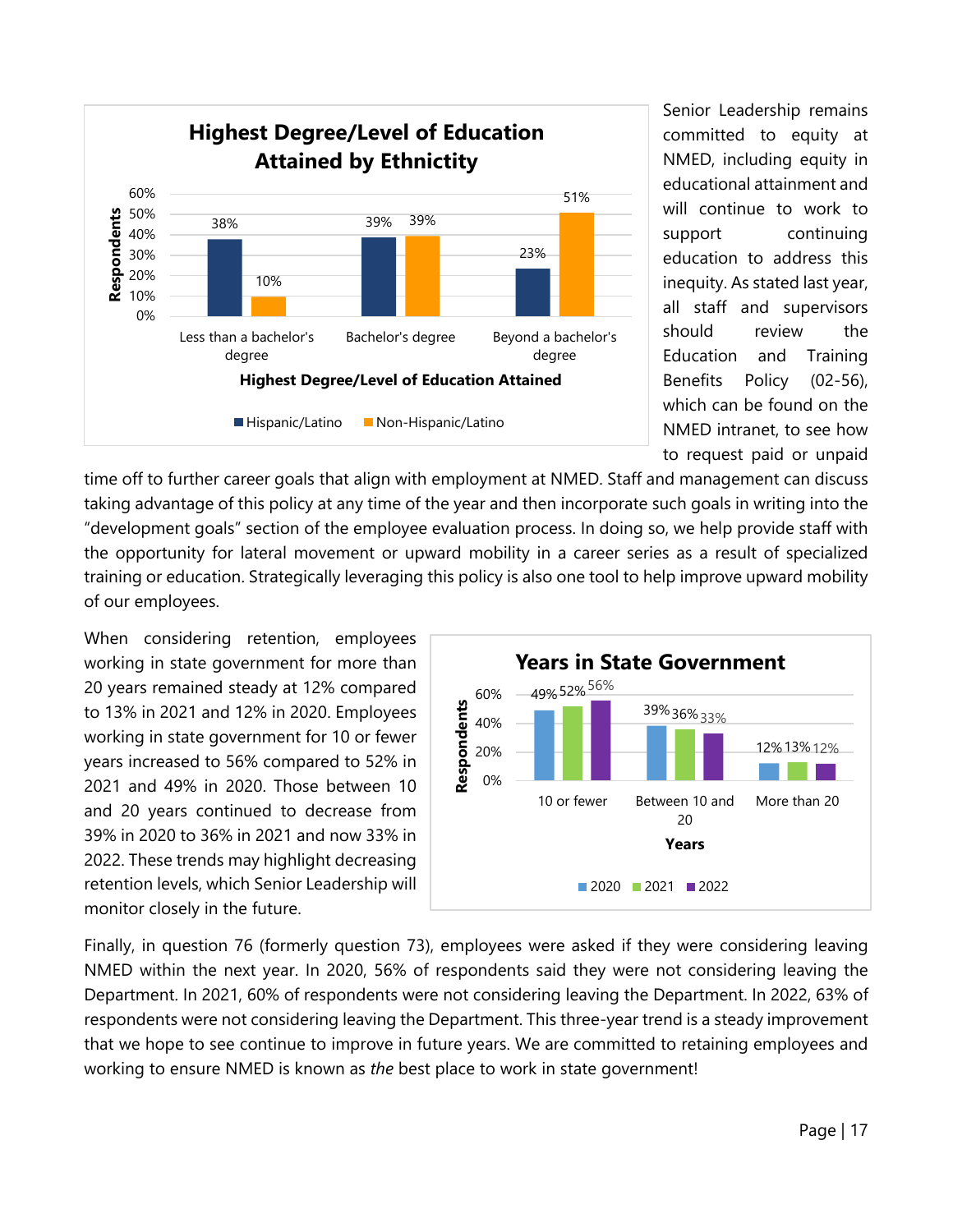# <span id="page-17-0"></span>Moving Forward

The Senior Leadership Team, which includes the Secretary, Deputy Secretaries, Division Directors, Deputy Division Directors, Legal Director, Director of Communications, Chief Information Officer, Chief Financial Officer, and Director of Strategic Initiatives, will continue to identify ways in which the Department can maintain and improve employee engagement, especially based upon these survey results. Additionally, all managers and supervisors should take a closer look at how they incent performance, compensate employees, and prepare employees for potential security threats.

Furthermore, we encourage each employee to help us in our efforts of continuous improvement. Please share your ideas related to our core values of science, innovation, collaboration, and compliance with us through the [Idea Bank on our NMED intranet.](https://dws-q.env.nm.gov/) The Idea Bank Committee reviews each submission and works to put your ideas into practice. Each of us brings different, unique perspectives and lived experiences to the team here at NMED, and we are so much stronger because of this. Together, we will continue to grow and foster an NMED where each of us feels valued, supported, and has the tools necessary to put our best efforts forward to protect public health and the environment for current and future generations.

We are committed to turning these results into action. Moving forward, we will highlight the ways we are responding to this year's survey from around the Department in our Weekly Activity Reports. As we progress through 2022, please share your improvement stories related to this year's results with OSI.

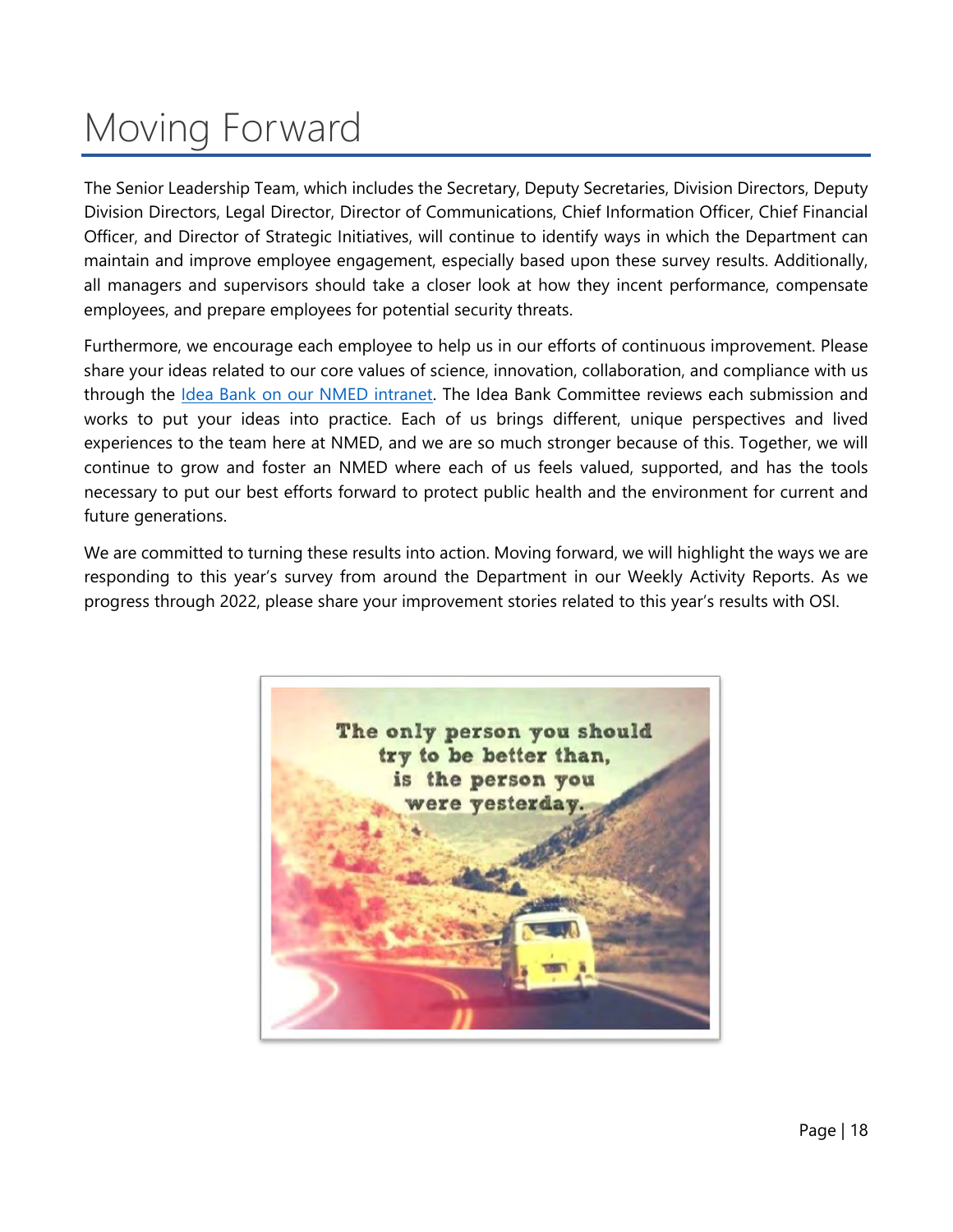# Appendix A: Survey Questions and Responses Related to Employee Engagement

<span id="page-18-0"></span>

|                           |                                                                                 | 2020                             |                |                                     | 2021                             |                | 2022                                |                                  |                |                                     |
|---------------------------|---------------------------------------------------------------------------------|----------------------------------|----------------|-------------------------------------|----------------------------------|----------------|-------------------------------------|----------------------------------|----------------|-------------------------------------|
| Question<br><b>Number</b> | <b>Question Language</b>                                                        | <b>Percent</b><br><b>Engaged</b> | <b>Neither</b> | <b>Percent</b><br><b>Disengaged</b> | <b>Percent</b><br><b>Engaged</b> | <b>Neither</b> | <b>Percent</b><br><b>Disengaged</b> | <b>Percent</b><br><b>Engaged</b> | <b>Neither</b> | <b>Percent</b><br><b>Disengaged</b> |
| 1                         | I like the kind of work<br>I do.                                                | 89.61%                           | 8.78%          | 1.62%                               | 88.67%                           | 8.53%          | 2.77%                               | 90.77%                           | 7.44%          | 1.80%                               |
| $\overline{2}$            | My work gives me a<br>feeling of personal<br>accomplishment.                    | 84.30%                           | 10.85%         | 4.85%                               | 81.37%                           | 11.32%         | 7.26%                               | 83.84%                           | 11.28%         | 4.87%                               |
| 3                         | l am given a real<br>opportunity to<br>improve my skills in<br>my organization. | 57.97%                           | 20.55%         | 21.48%                              | 61.75%                           | 24.95%         | 13.22%                              | 65.38%                           | 21.54%         | 13.07%                              |
| $\overline{\mathbf{4}}$   | I have enough<br>information to do my<br>job well.                              | 67.89%                           | 18.48%         | 13.62%                              | 71.46%                           | 17.99%         | 10.49%                              | 69.75%                           | 16.67%         | 13.59%                              |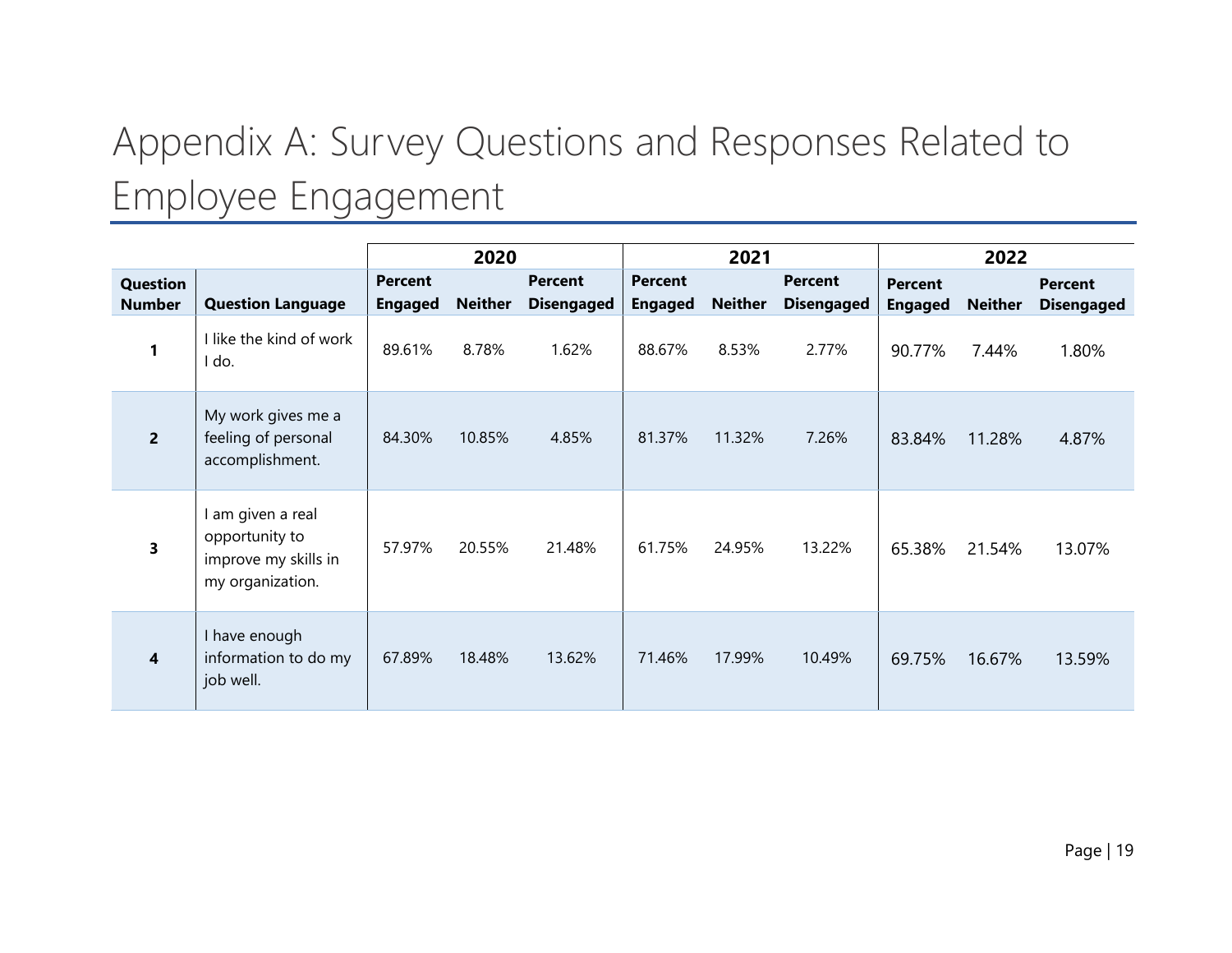| 5               | I feel encouraged to<br>come up with new<br>and better ways of<br>doing things.                      | 60.05% | 18.48% | 21.48% | 62.74% | 21.79% | 15.39% | 64.36% | 17.95% | 17.69% |
|-----------------|------------------------------------------------------------------------------------------------------|--------|--------|--------|--------|--------|--------|--------|--------|--------|
| $6\phantom{1}6$ | I know what is<br>expected of me on<br>the job.                                                      | 84.02% | 9.03%  | 6.94%  | 84.77% | 9.42%  | 5.78%  | 84.61% | 8.72%  | 6.67%  |
| $\overline{7}$  | When needed, I am<br>willing to put in the<br>extra effort to get a<br>job done.                     | 95.61% | 3.00%  | 1.38%  | 96.16% | 2.99%  | 0.85%  | 95.12% | 3.59%  | 1.28%  |
| 8               | I am constantly<br>looking for ways to do<br>my job better.                                          | 90.51% | 7.87%  | 1.62%  | 91.22% | 7.48%  | 1.28%  | 88.97% | 10.00% | 1.03%  |
| 9               | I have sufficient<br>resources (for<br>example, people,<br>materials, budget) to<br>get my job done. | 38.11% | 17.78% | 44.11% | 47.65% | 18.34% | 33.90% | 47.43% | 16.92% | 35.64% |
| 10              | My workload is<br>reasonable.                                                                        | 49.66% | 20.79% | 29.56% | 56.56% | 15.24% | 28.12% | 50.51% | 18.21% | 31.28% |
| 11              | My talents are used<br>well in the workplace.                                                        | 62.50% | 15.97% | 21.53% | 63.04% | 21.75% | 15.14% | 64.87% | 21.28% | 13.85% |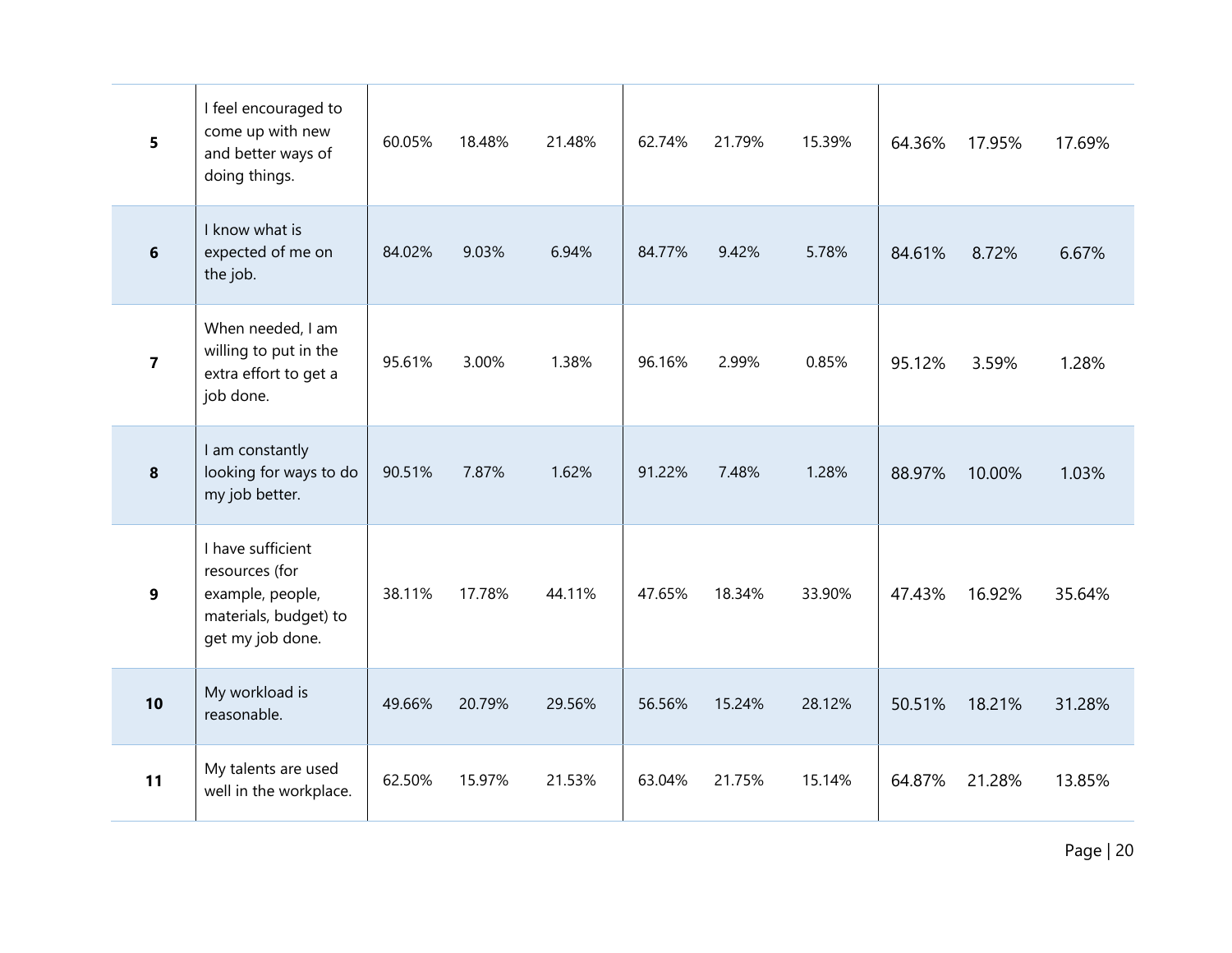| 12 | I know how my work<br>relates to the goals<br>and objectives of the<br>Department.                                               | 85.45% | 9.93%  | 4.61%  | 85.65% | 10.47% | 3.85%  | 86.92% | 8.97%  | 4.10%  |
|----|----------------------------------------------------------------------------------------------------------------------------------|--------|--------|--------|--------|--------|--------|--------|--------|--------|
| 13 | The work I do is<br>important.                                                                                                   | 93.28% | 5.32%  | 1.38%  | 93.13% | 5.14%  | 1.71%  | 93.84% | 5.13%  | 1.03%  |
| 14 | I am held accountable<br>for achieving results<br>within my work unit.                                                           | 86.37% | 8.78%  | 4.85%  | 87.16% | 8.97%  | 3.85%  | 87.44% | 8.97%  | 3.58%  |
| 15 | I feel more engaged<br>in my work today than<br>a year ago.                                                                      | 41.67% | 38.89% | 19.44% | 41.12% | 36.85% | 22.03% | 46.42% | 34.36% | 19.23% |
| 16 | I can disclose a<br>suspected violation of<br>any law, rule or<br>regulation without<br>fear of reprisal within<br>my work unit. | 64.81% | 21.53% | 13.65% | 71.46% | 19.06% | 9.42%  | 70.26% | 21.54% | 8.21%  |
| 17 | My training needs are<br>assessed within my<br>work unit.                                                                        | 49.30% | 26.85% | 23.85% | 56.53% | 27.02% | 16.45% | 53.34% | 29.49% | 17.18% |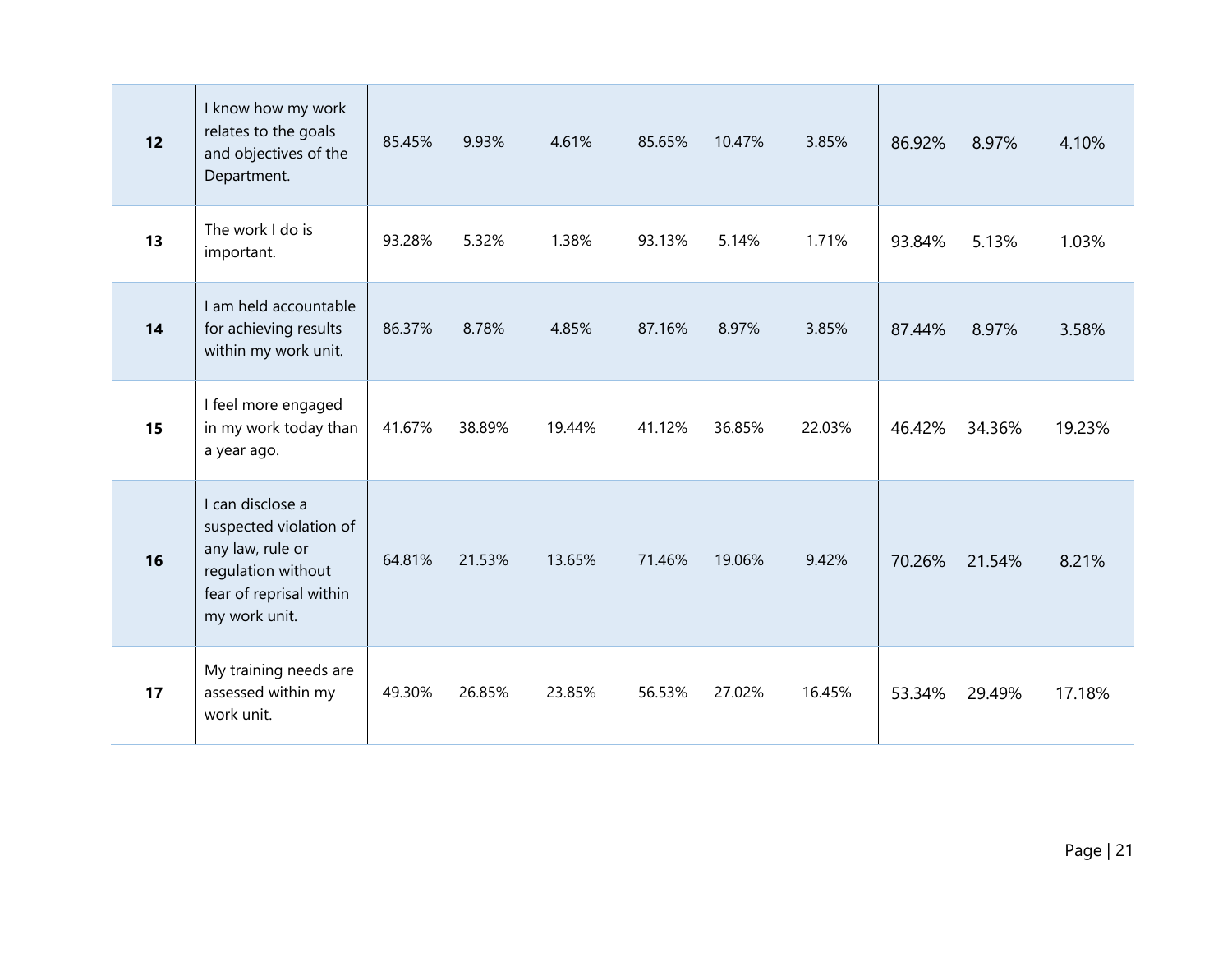| 18 | How satisfied are you<br>with the training you<br>receive for your<br>current job?                                                                                        | 44.91% | 26.85% | 28.24% | 55.27% | 27.90% | 16.73% | 51.03% | 30.77% | 18.21% |
|----|---------------------------------------------------------------------------------------------------------------------------------------------------------------------------|--------|--------|--------|--------|--------|--------|--------|--------|--------|
| 19 | Physical conditions<br>(e.g., noise level,<br>temperature, lighting,<br>cleanliness in the<br>workplace) allow<br>employees to perform<br>their jobs well.                | 63.05% | 17.09% | 19.86% | 66.09% | 26.51% | 7.33%  | 77.48% | 14.04% | 8.48%  |
| 22 | My employee<br>evaluation (EE) or<br>management<br>evaluation (ME) is a<br>fair reflection of my<br>performance.                                                          | 65.58% | 20.93% | 13.48% | 69.26% | 21.65% | 9.07%  | 72.00% | 17.43% | 10.58% |
| 23 | In my most recent<br>employee evaluation<br>(EE) or management<br>evaluation (ME), I<br>understood what I<br>had to do to be rated<br>at different<br>performance levels. | 65.81% | 20.23% | 13.95% | 65.87% | 25.50% | 8.62%  | 72.52% | 18.13% | 9.35%  |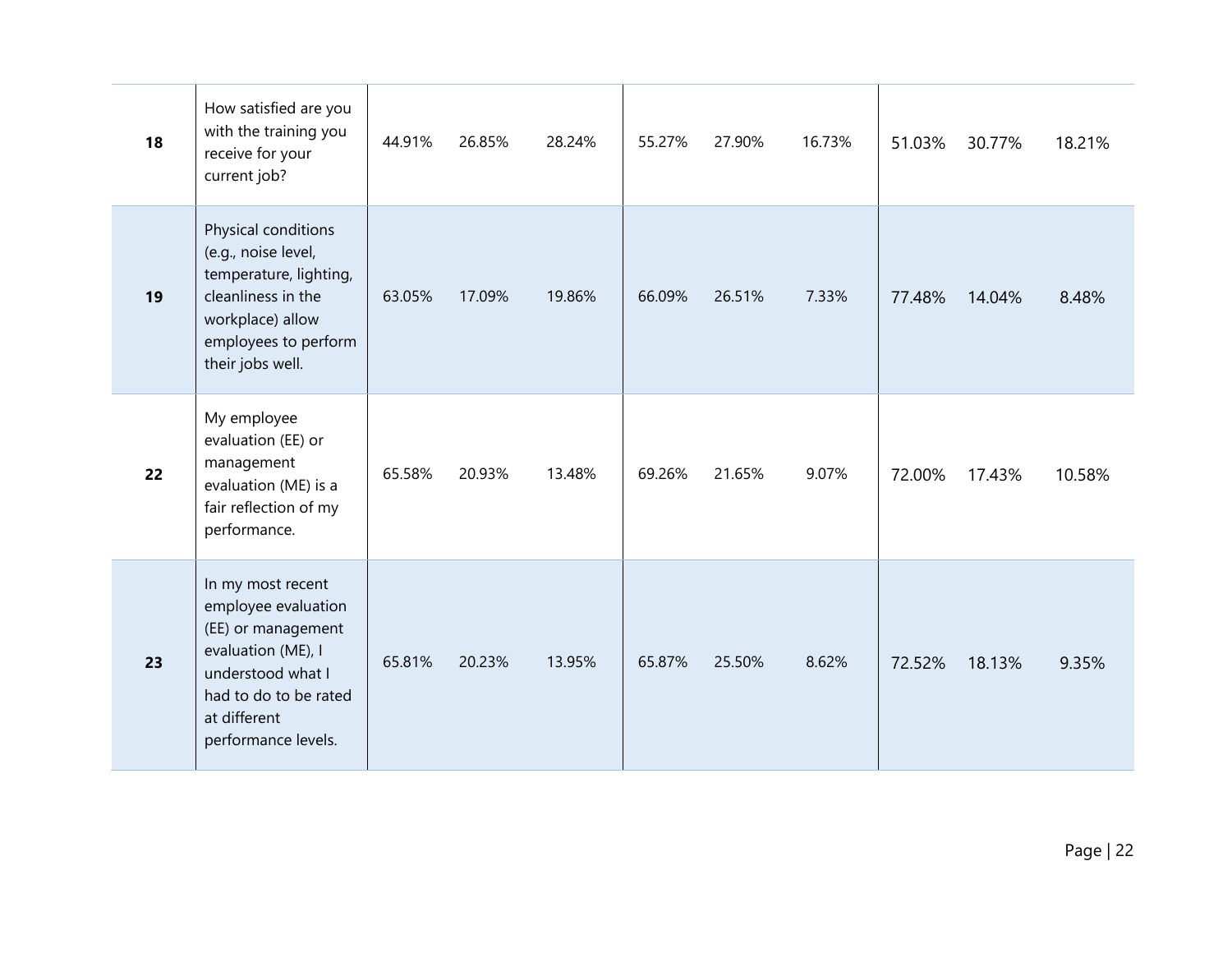| 24 | How satisfied are you<br>with the recognition<br>you receive for doing<br>a good job?                      | 54.42% | 23.02% | 22.55% | 58.66% | 25.70% | 14.56% | 56.92% | 26.67% | 16.41% |
|----|------------------------------------------------------------------------------------------------------------|--------|--------|--------|--------|--------|--------|--------|--------|--------|
| 25 | The people I work<br>with cooperate to get<br>the job done.                                                | 80.47% | 10.35% | 9.18%  | 85.03% | 8.66%  | 6.27%  | 83.64% | 9.23%  | 7.12%  |
| 26 | My work unit is able<br>to recruit people with<br>the right skills.                                        | 47.53% | 26.12% | 26.36% | 48.79% | 26.86% | 24.24% | 48.02% | 26.39% | 25.59% |
| 27 | Promotions in my<br>work unit are based<br>on merit.                                                       | 29.64% | 31.53% | 38.83% | 30.33% | 37.85% | 31.80% | 30.08% | 36.15% | 33.77% |
| 28 | In my work unit, steps<br>are taken to deal with<br>a poor performer who<br>cannot or will not<br>improve. | 28.84% | 41.37% | 29.79% | 29.38% | 46.75% | 23.85% | 26.91% | 48.28% | 24.80% |
| 29 | In my work unit,<br>differences in<br>performance are<br>recognized in a<br>meaningful way.                | 27.02% | 43.13% | 29.85% | 33.77% | 39.30% | 26.92% | 26.12% | 45.38% | 28.50% |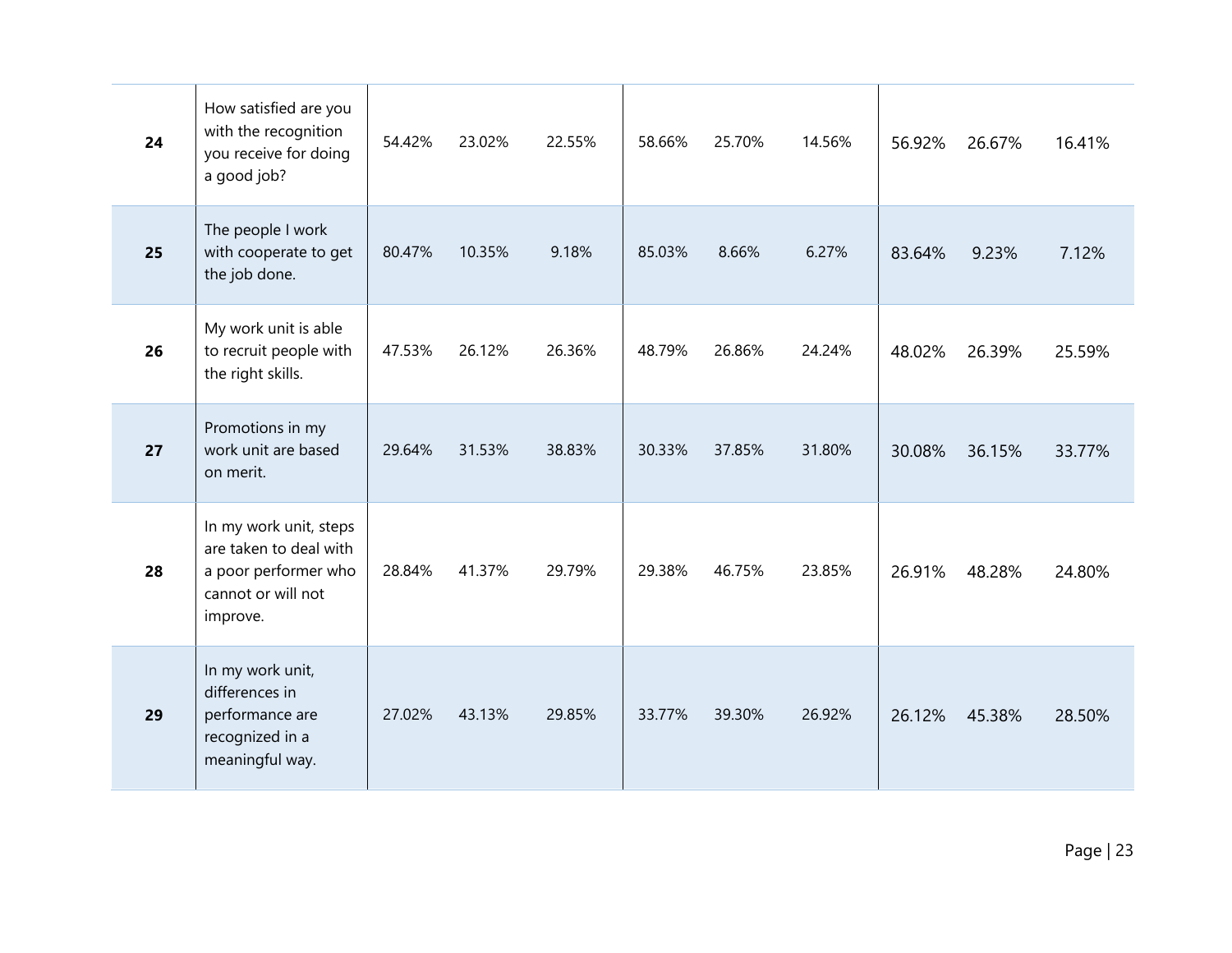| 30 | Recognition in my<br>work unit depends on<br>how well employees<br>perform their jobs.                              | 39.38% | 37.97% | 22.64% | 43.86% | 35.67% | 20.35% | 40.10% | 39.31% | 20.58% |
|----|---------------------------------------------------------------------------------------------------------------------|--------|--------|--------|--------|--------|--------|--------|--------|--------|
| 31 | Employees in my work<br>unit share job<br>knowledge with each<br>other.                                             | 82.70% | 7.58%  | 9.71%  | 84.82% | 9.96%  | 5.19%  | 85.76% | 8.18%  | 6.07%  |
| 32 | The skill level in my<br>work unit has<br>improved in the past<br>year.                                             | 55.32% | 30.97% | 13.71% | 57.73% | 32.45% | 9.79%  | 58.04% | 27.97% | 13.98% |
| 33 | How would you rate<br>the overall quality of<br>work done by your<br>work unit?                                     | 84.70% | 11.76% | 3.53%  | 87.77% | 8.93%  | 3.27%  | 86.55% | 10.82% | 2.64%  |
| 34 | My work unit has the<br>job-relevant<br>knowledge and skills<br>necessary to<br>accomplish<br>organizational goals. | 78.12% | 13.18% | 8.70%  | 80.21% | 13.23% | 6.50%  | 78.63% | 13.19% | 8.18%  |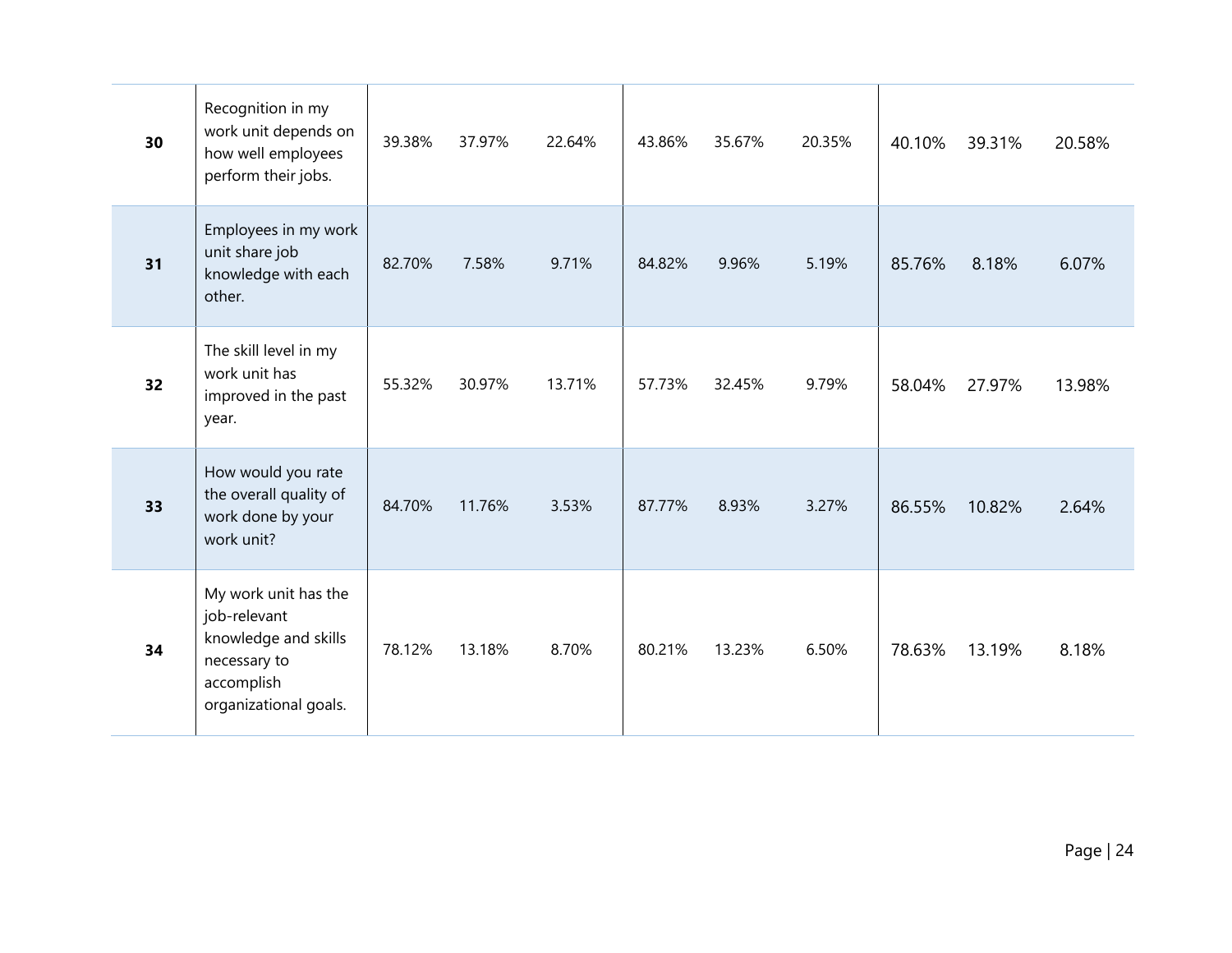| 35 | Employees have a<br>feeling of personal<br>empowerment with<br>respect to work<br>processes.                                                                                        | 50.83% | 25.30% | 23.88% | 55.00% | 27.11% | 17.79% | 57.26% | 22.96% | 19.79% |
|----|-------------------------------------------------------------------------------------------------------------------------------------------------------------------------------------|--------|--------|--------|--------|--------|--------|--------|--------|--------|
| 36 | Employees are<br>recognized for<br>providing high quality<br>products and services.                                                                                                 | 50.24% | 24.64% | 25.12% | 58.82% | 23.48% | 17.60% | 54.88% | 24.80% | 20.32% |
| 37 | Creativity and<br>innovation are<br>rewarded.                                                                                                                                       | 35.22% | 34.28% | 30.50% | 42.40% | 35.79% | 21.69% | 42.48% | 33.77% | 23.75% |
| 38 | Pay raises depend on<br>how well employees<br>perform their jobs.                                                                                                                   | 12.59% | 25.18% | 62.23% | 10.26% | 32.03% | 57.52% | 11.87% | 29.55% | 58.58% |
| 39 | Policies and programs<br>promote diversity in<br>the workplace (for<br>example, recruiting<br>minorities and<br>women, training in<br>awareness of diversity<br>issues, mentoring). | 40.28% | 43.84% | 15.88% | 50.32% | 38.91% | 10.65% | 55.14% | 36.41% | 8.45%  |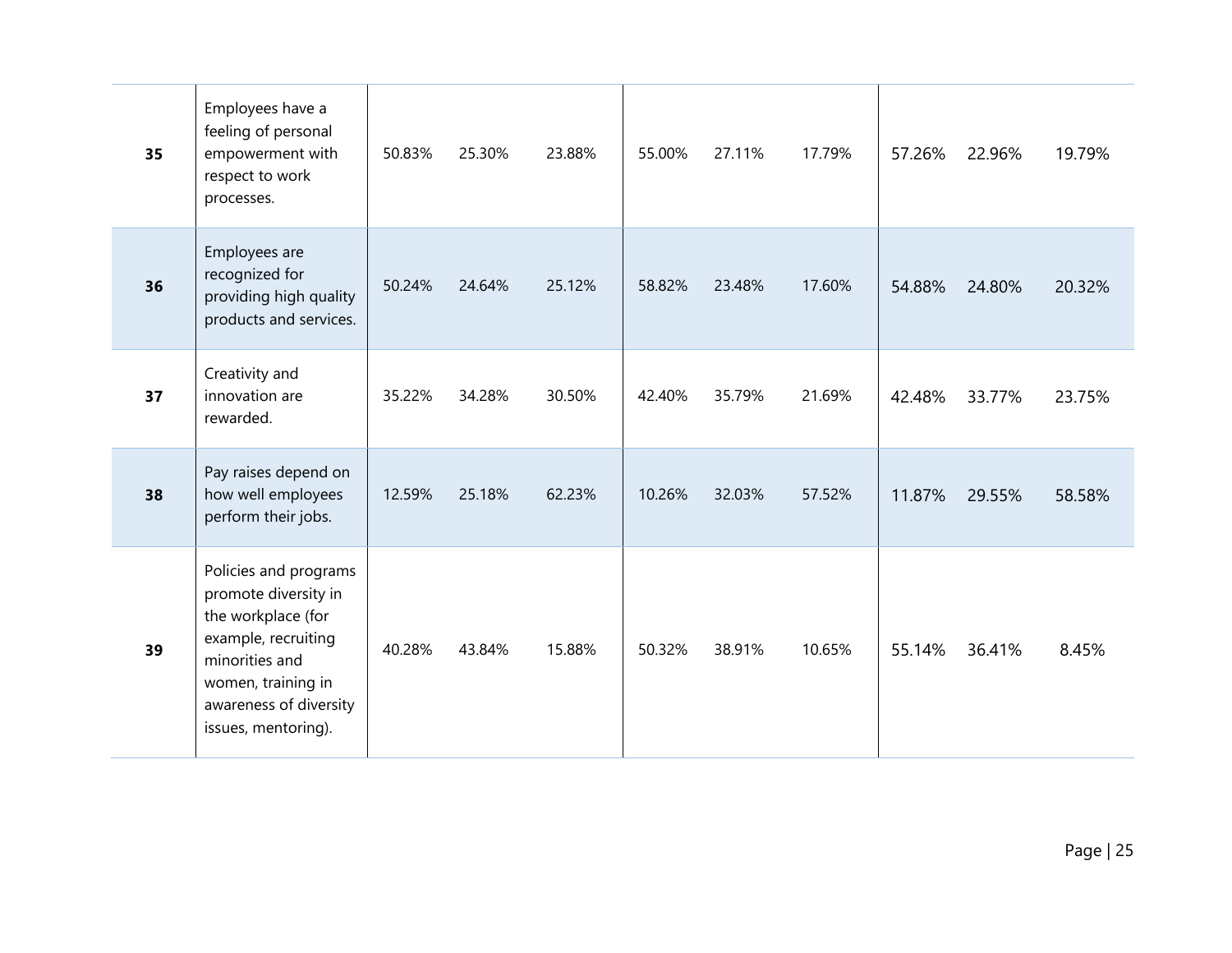| 40              | Employees are<br>protected from health<br>and safety hazards on<br>the job.                                              | 68.40% | 18.16% | 13.44% | 81.12% | 11.47% | 7.36% | 75.47% | 14.78% | 9.77%  |
|-----------------|--------------------------------------------------------------------------------------------------------------------------|--------|--------|--------|--------|--------|-------|--------|--------|--------|
| 41b             | I believe any health<br>and safety concerns<br>raised would be made<br>high priority.                                    | n/a    | n/a    | n/a    | n/a    | n/a    | n/a   | 73.35% | 15.83% | 10.81% |
| 42b             | I have a good<br>understanding of my<br>rights and<br>responsibilities in<br>relation to workplace<br>health and safety. | n/a    | n/a    | n/a    | n/a    | n/a    | n/a   | 88.39% | 7.65%  | 3.96%  |
| 43 <sub>b</sub> | Workplace health and<br>safety is considered to<br>be at least as<br>important as<br>production and<br>quality.          | n/a    | n/a    | n/a    | n/a    | n/a    | n/a   | 67.54% | 20.05% | 12.40% |

*\*\*\* Note that the following questions have shifted up three units in numbering due to the addition of the previous three questions on workplace health and safety. For example, question 44 below was question 41 in the past two surveys. \*\*\**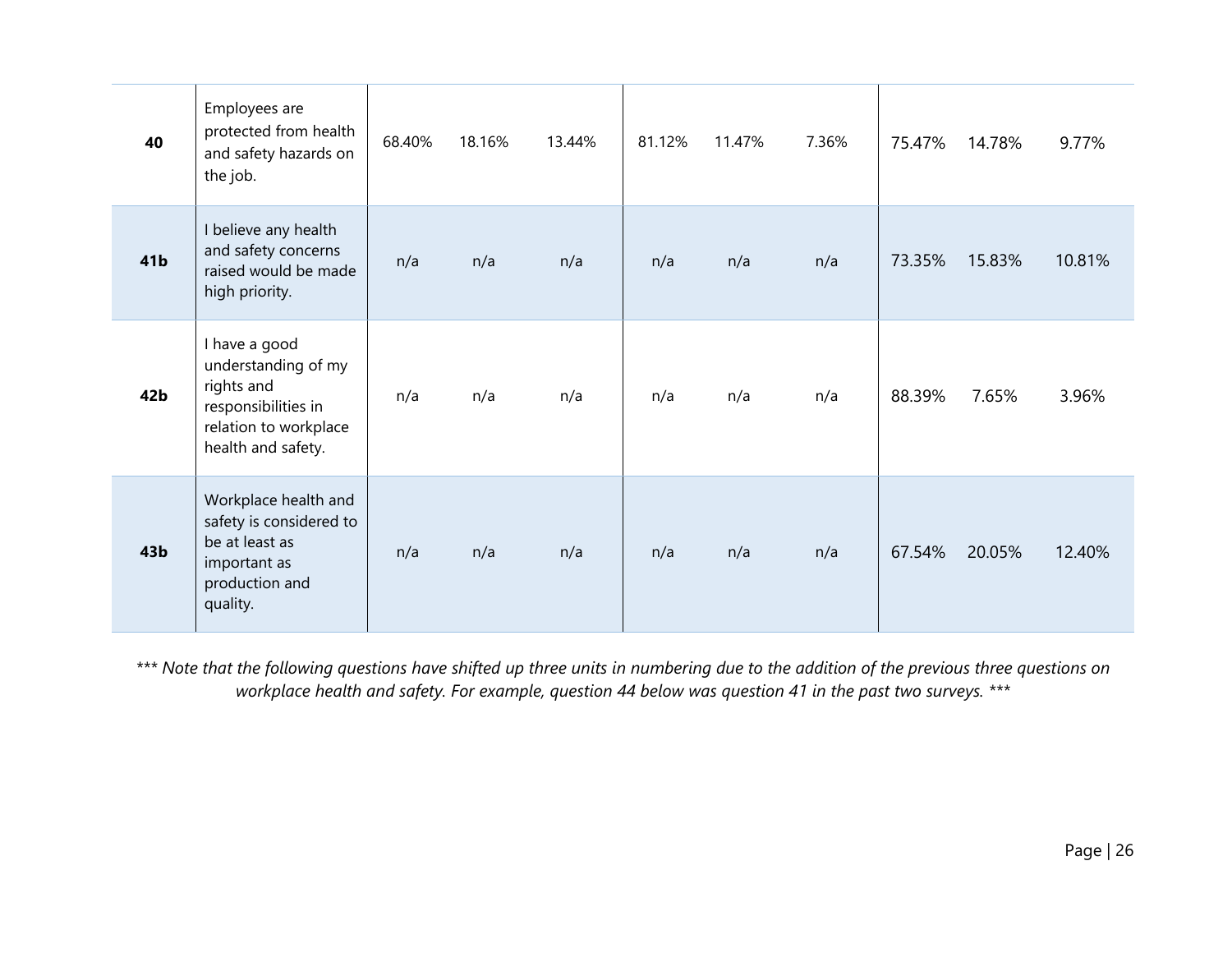| 44 | My work unit has<br>prepared employees<br>for potential security<br>threats.                                                                                                                                                                                                    | 55.55% | 23.88% | 20.57% | 61.52% | 23.07% | 15.40% | 49.34% | 27.97% | 22.69% |
|----|---------------------------------------------------------------------------------------------------------------------------------------------------------------------------------------------------------------------------------------------------------------------------------|--------|--------|--------|--------|--------|--------|--------|--------|--------|
| 45 | <b>Prohibited Personnel</b><br>Practices (e.g., illegally<br>discriminating for or<br>against any<br>employee/applicant,<br>obstructing a person's<br>right to compete for<br>employment,<br>knowingly violating<br>veterans' preference<br>requirements) are not<br>tolerated. | 69.51% | 19.15% | 11.35% | 73.21% | 19.57% | 7.18%  | 73.35% | 20.58% | 6.07%  |
| 46 | My work unit is<br>successful at<br>accomplishing its<br>mission.                                                                                                                                                                                                               | 80.14% | 11.11% | 8.75%  | 82.53% | 11.55% | 5.88%  | 79.68% | 13.46% | 6.86%  |
| 47 | I recommend my work<br>unit within the<br>Department as a good<br>place to work.                                                                                                                                                                                                | 74.59% | 13.30% | 12.12% | 74.78% | 18.00% | 7.16%  | 74.40% | 16.36% | 9.23%  |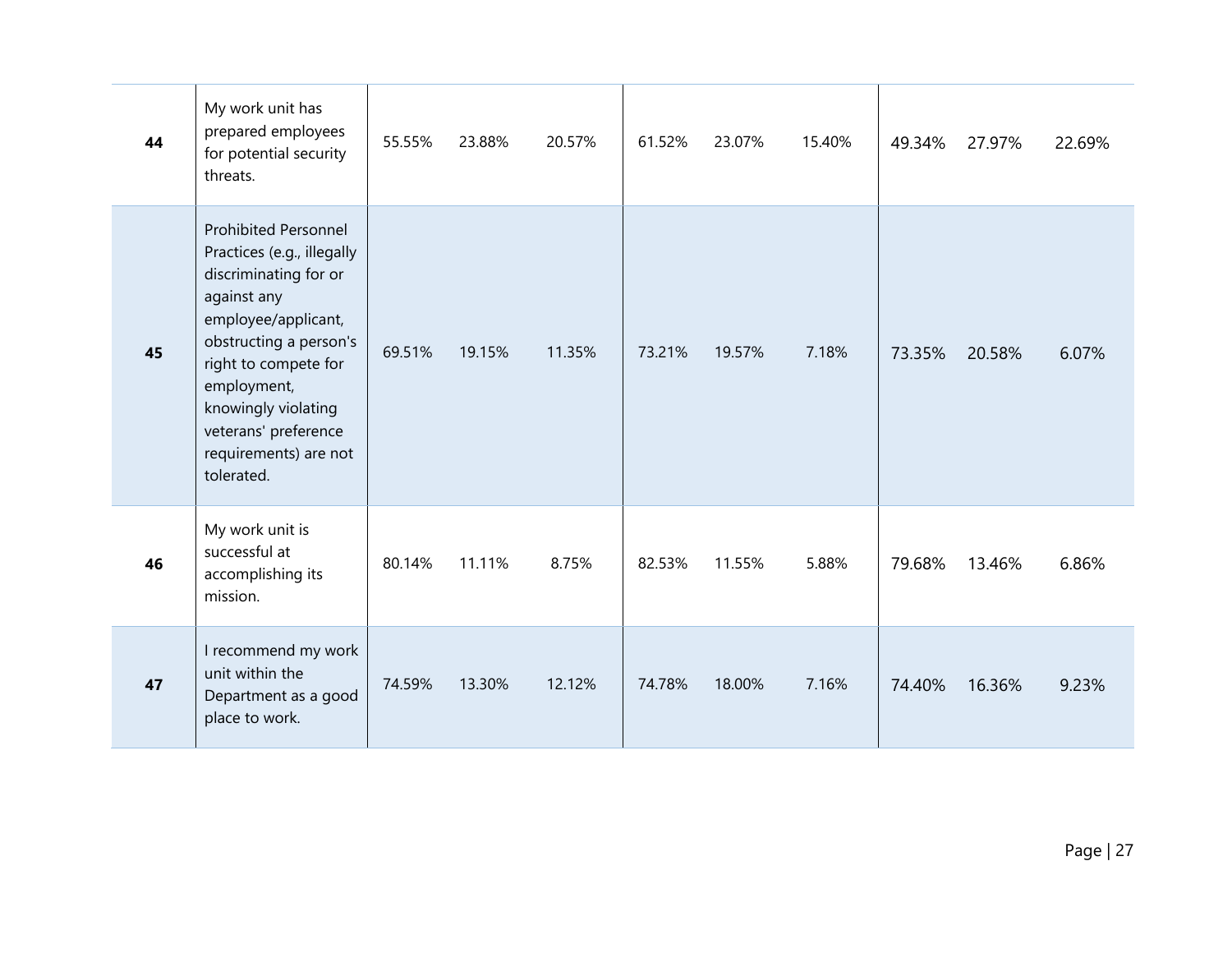| 48 | How satisfied are you<br>with your opportunity<br>to get a better job in<br>your work unit?            | 30.27% | 29.55% | 34.04% | 31.81% | 29.78% | 30.00% | 35.71% | 34.29% | 30.00% |
|----|--------------------------------------------------------------------------------------------------------|--------|--------|--------|--------|--------|--------|--------|--------|--------|
| 49 | How satisfied are you<br>with your opportunity<br>to get a better job<br>outside of your work<br>unit? | 31.28% | 41.00% | 16.83% | 34.13% | 39.05% | 13.67% | 42.90% | 43.79% | 13.31% |
| 50 | My supervisor<br>supports my need to<br>balance work and<br>other life issues.                         | 85.99% | 9.98%  | 4.04%  | 89.01% | 7.68%  | 3.29%  | 91.98% | 4.28%  | 3.74%  |
| 51 | My supervisor<br>provides me with<br>opportunities to<br>demonstrate my<br>leadership skills.          | 71.43% | 16.67% | 11.91% | 79.08% | 13.41% | 7.48%  | 75.40% | 18.98% | 5.62%  |
| 52 | Discussions with my<br>supervisor about my<br>performance are<br>worthwhile.                           | 68.58% | 18.81% | 12.62% | 74.78% | 17.44% | 7.73%  | 74.33% | 17.91% | 7.75%  |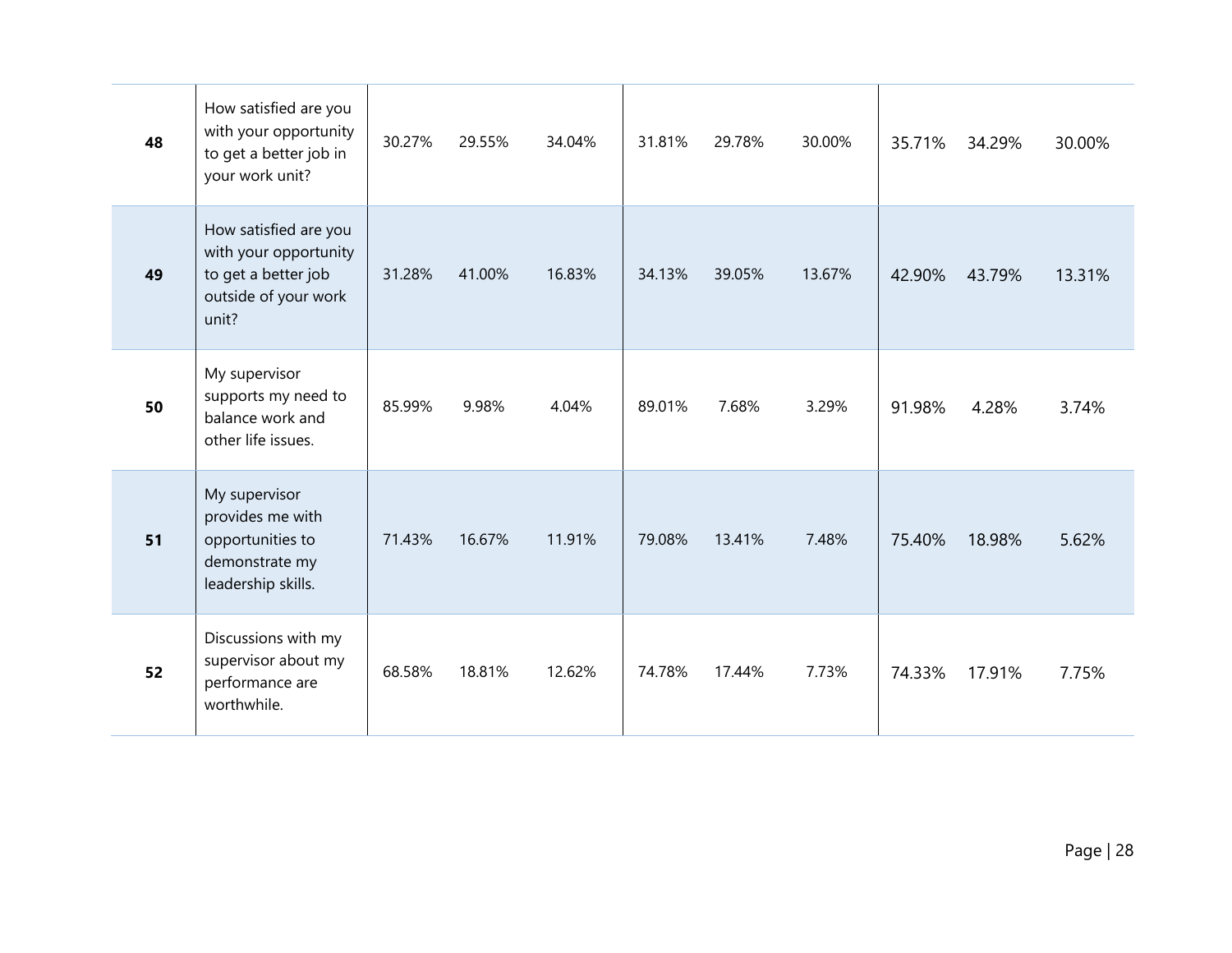| 53 | My supervisor is<br>committed to a<br>workforce<br>representative of all<br>segments of society.      | 65.32% | 28.74% | 5.94%  | 71.39% | 25.44% | 3.10%  | 72.46% | 25.40% | 2.13% |
|----|-------------------------------------------------------------------------------------------------------|--------|--------|--------|--------|--------|--------|--------|--------|-------|
| 54 | My supervisor<br>provides me with<br>constructive<br>suggestions to<br>improve my job<br>performance. | 69.38% | 17.94% | 12.68% | 75.83% | 15.57% | 8.77%  | 75.40% | 18.18% | 6.42% |
| 55 | My supervisor<br>supports employee<br>development.                                                    | 76.43% | 15.48% | 8.10%  | 81.06% | 13.41% | 5.50%  | 80.75% | 13.90% | 5.35% |
| 56 | My supervisor listens<br>to what I have to say.                                                       | 80.96% | 9.52%  | 9.53%  | 84.36% | 9.01%  | 6.60%  | 85.03% | 10.16% | 4.81% |
| 57 | My supervisor treats<br>me with respect.                                                              | 85.00% | 8.33%  | 6.66%  | 90.53% | 5.71%  | 3.74%  | 91.18% | 4.55%  | 4.28% |
| 58 | My supervisor is an<br>inspiring leader.                                                              | 68.40% | 18.53% | 13.07% | 72.57% | 17.22% | 10.15% | 70.05% | 22.19% | 7.76% |
| 59 | I have trust and<br>confidence in my<br>supervisor.                                                   | 74.46% | 15.51% | 10.02% | 78.86% | 13.85% | 7.26%  | 80.75% | 12.30% | 6.96% |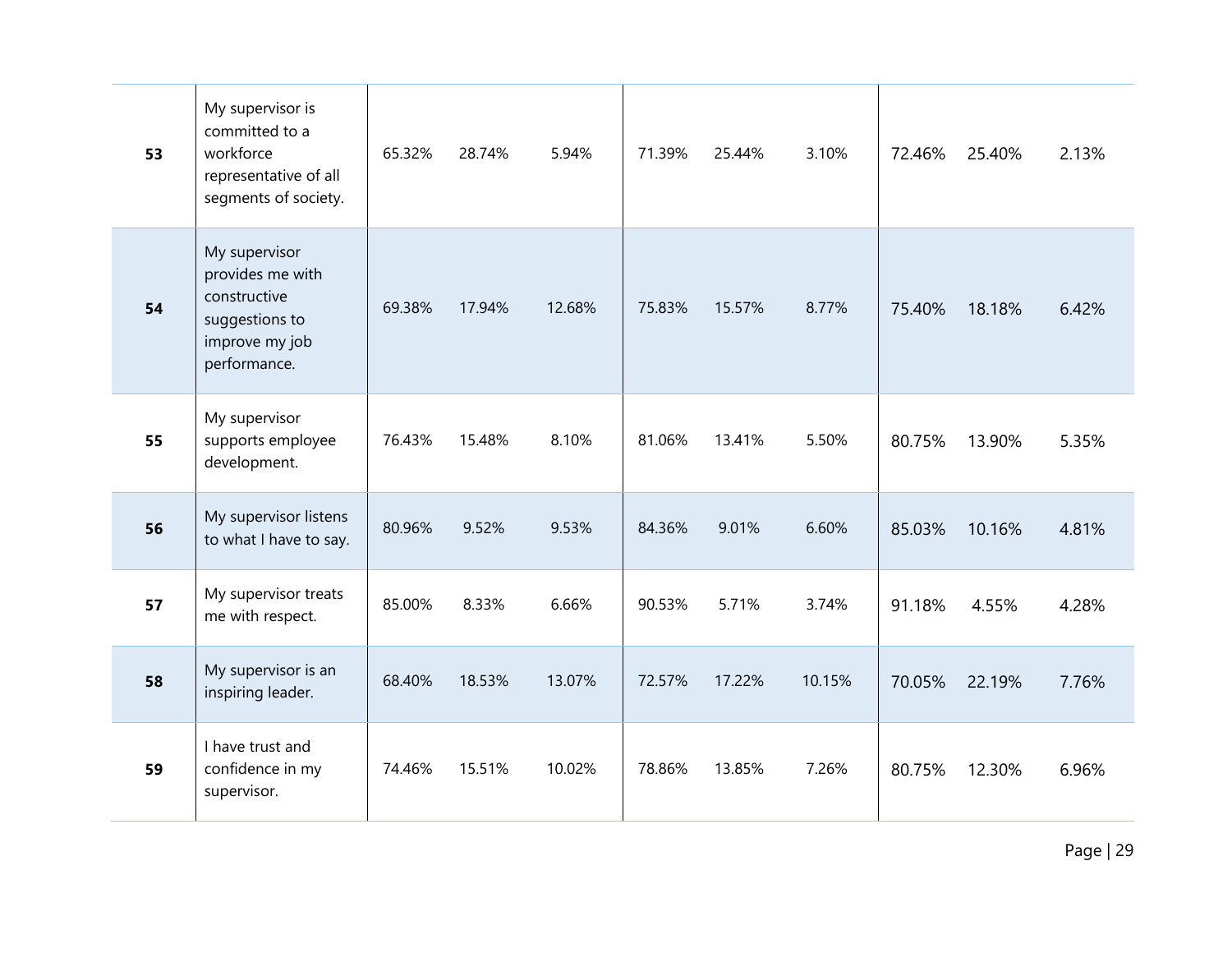| 60 | How satisfied are you<br>with the information<br>you receive from your<br>supervisor on what's<br>going on in your<br>organization? | 65.09% | 20.43% | 14.49% | 71.15% | 18.46% | 10.33% | 68.45% | 19.52% | 12.03% |
|----|-------------------------------------------------------------------------------------------------------------------------------------|--------|--------|--------|--------|--------|--------|--------|--------|--------|
| 61 | Overall, how good a<br>job do you feel is<br>being done by your<br>supervisor?                                                      | 76.37% | 14.32% | 9.30%  | 84.36% | 10.33% | 5.28%  | 82.09% | 11.76% | 6.15%  |
| 62 | In my broader<br>organization,<br>supervisors work well<br>with employees of<br>different<br>backgrounds.                           | 63.07% | 28.78% | 8.15%  | 65.26% | 29.36% | 5.52%  | 68.99% | 26.74% | 4.28%  |
| 63 | In my broader<br>organization,<br>supervisors clearly<br>communicate goals<br>and objectives of the<br>Department.                  | 53.98% | 29.16% | 16.86% | 59.95% | 26.49% | 13.69% | 56.42% | 29.95% | 13.64% |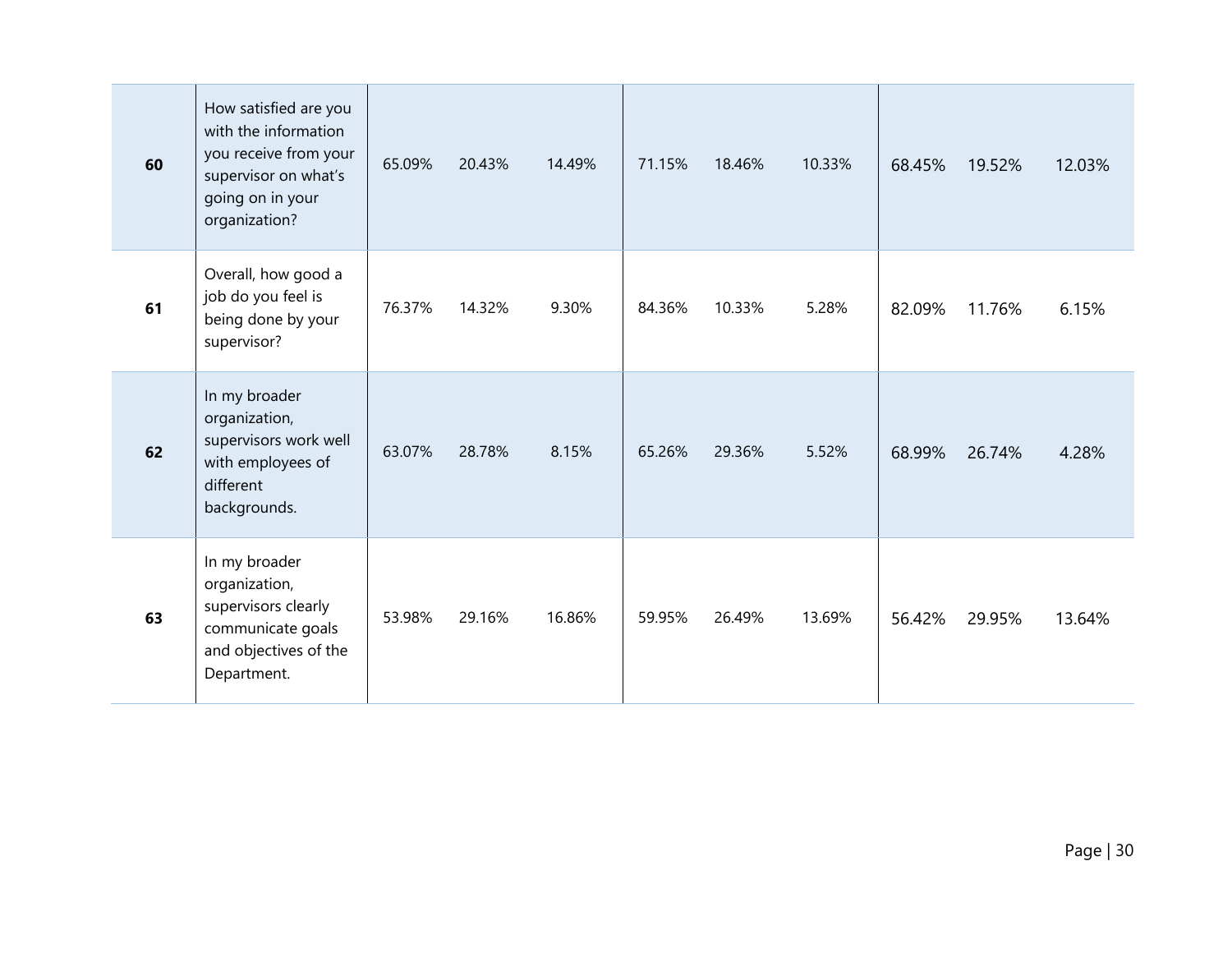| 64 | In my broader<br>organization,<br>supervisors review<br>and evaluate the<br>organization's<br>progress toward<br>meeting its goals and<br>objectives.          | 53.24% | 32.61% | 14.15% | 56.64% | 31.57% | 11.70% | 56.69% | 34.49% | 8.83%  |
|----|----------------------------------------------------------------------------------------------------------------------------------------------------------------|--------|--------|--------|--------|--------|--------|--------|--------|--------|
| 65 | In my broader<br>organization,<br>supervisors promote<br>communication<br>among different work<br>units (for example,<br>about projects, goals,<br>resources). | 50.24% | 27.03% | 22.73% | 58.00% | 25.94% | 15.97% | 55.62% | 29.41% | 14.98% |
| 66 | In my broader<br>organization,<br>supervisors support<br>collaboration across<br>work units to<br>accomplish<br>Department goals and<br>objectives.            | 55.02% | 25.60% | 19.38% | 60.97% | 26.33% | 12.61% | 59.36% | 29.14% | 11.50% |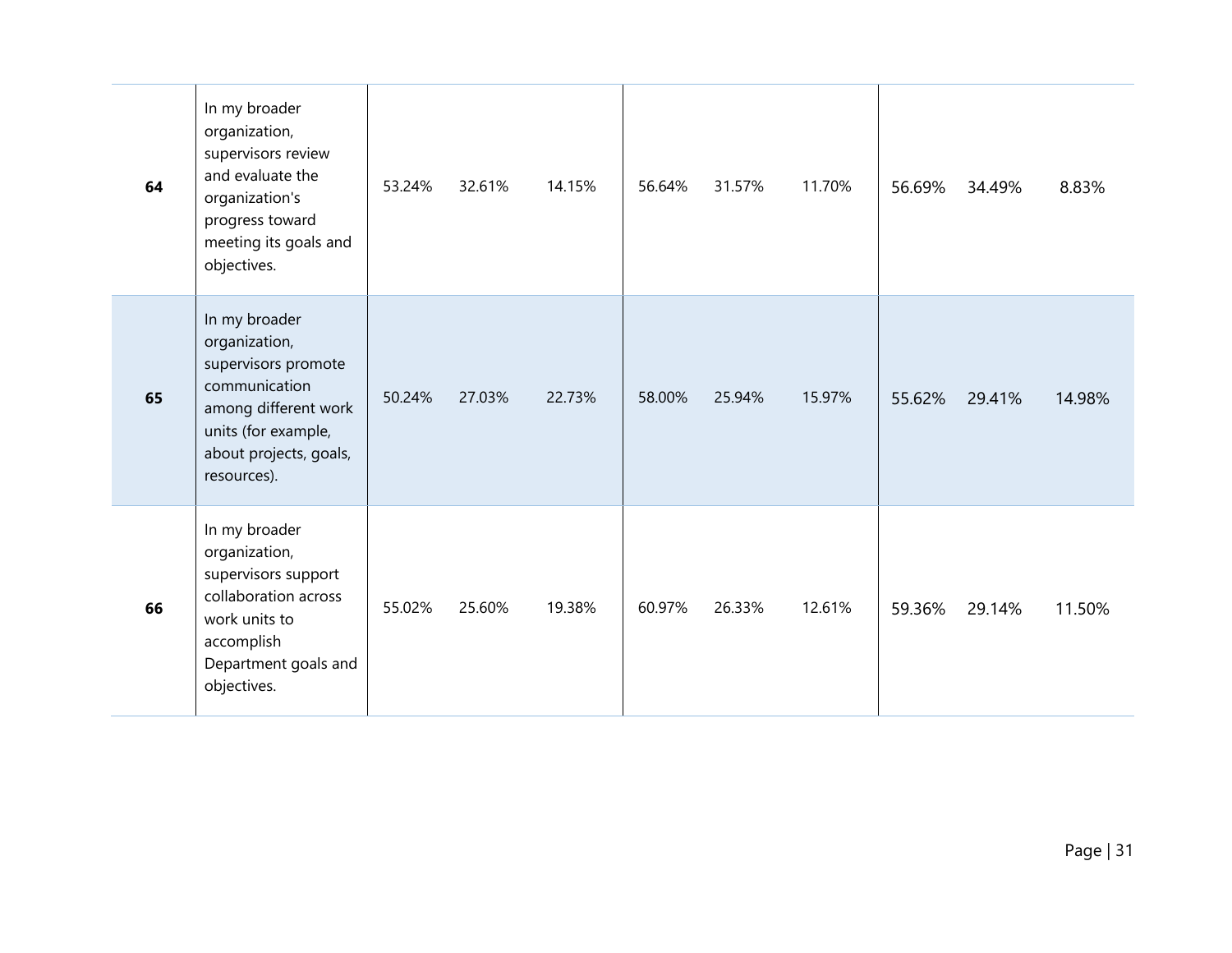| 67 | In my organization,<br>senior leaders<br>generate high levels<br>of motivation and<br>commitment in the<br>workforce.        | 43.41% | 29.02% | 27.58% | 52.65% | 27.91% | 19.34% | 49.73% | 28.07% | 22.19% |
|----|------------------------------------------------------------------------------------------------------------------------------|--------|--------|--------|--------|--------|--------|--------|--------|--------|
| 68 | The Department's<br>senior leaders<br>maintain high<br>standards of honesty<br>and integrity.                                | 56.80% | 31.03% | 12.17% | 65.64% | 25.93% | 8.36%  | 59.36% | 29.68% | 10.96% |
| 69 | Overall, how good a<br>job do you feel is<br>being done by the<br>supervisor directly<br>above your immediate<br>supervisor? | 64.90% | 22.84% | 12.26% | 69.63% | 20.13% | 10.17% | 70.06% | 19.79% | 10.16% |
| 70 | I have a high level of<br>respect for the<br>Department's senior<br>leaders.                                                 | 62.68% | 26.32% | 11.00% | 68.72% | 20.88% | 10.33% | 58.28% | 29.68% | 12.03% |
| 71 | Senior leaders<br>demonstrate support<br>for work/life balance.                                                              | 71.36% | 19.81% | 8.83%  | 74.06% | 18.14% | 7.74%  | 72.46% | 17.65% | 9.89%  |